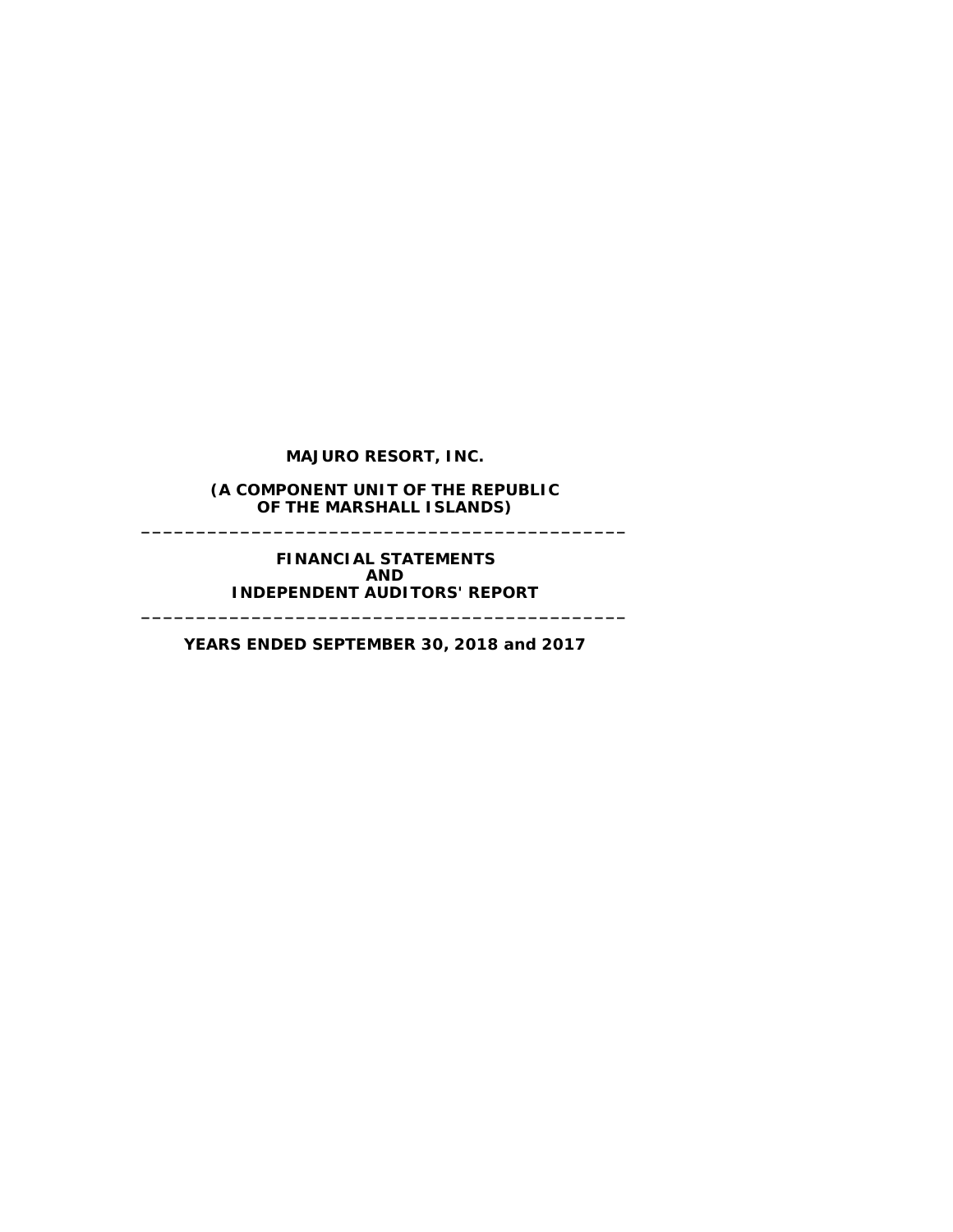Years Ended September 30, 2018 and 2017 Table of Contents

|     |                                                                                                                                                                                            | Page No. |
|-----|--------------------------------------------------------------------------------------------------------------------------------------------------------------------------------------------|----------|
| L.  | INDEPENDENT AUDITORS' REPORT                                                                                                                                                               | 1        |
| П.  | MANAGEMENT'S DISCUSSION AND ANALYSIS                                                                                                                                                       | 3        |
| HL. | FINANCIAL STATFMENTS:                                                                                                                                                                      |          |
|     | Statements of Net Position                                                                                                                                                                 | 8        |
|     | Statements of Revenues, Expenses and Changes in Net Position                                                                                                                               | 9        |
|     | <b>Statements of Cash Flows</b>                                                                                                                                                            | 10       |
|     | Notes to Financial Statements                                                                                                                                                              | 11       |
| IV. | INDEPENDENT AUDITORS' REPORT ON COMPLIANCE WITH<br><b>LAWS AND REGULATIONS</b>                                                                                                             |          |
|     | Independent Auditors' Report on Internal Control Over Financial<br>Reporting and on Compliance and Other Matters Based on an<br>Audit of Financial Statements Performed in Accordance with |          |
|     | Government Auditing Standards                                                                                                                                                              | 19       |
|     | Schedule of Findings and Responses                                                                                                                                                         | 21       |
|     | Unresolved Prior Year Findings                                                                                                                                                             | 26       |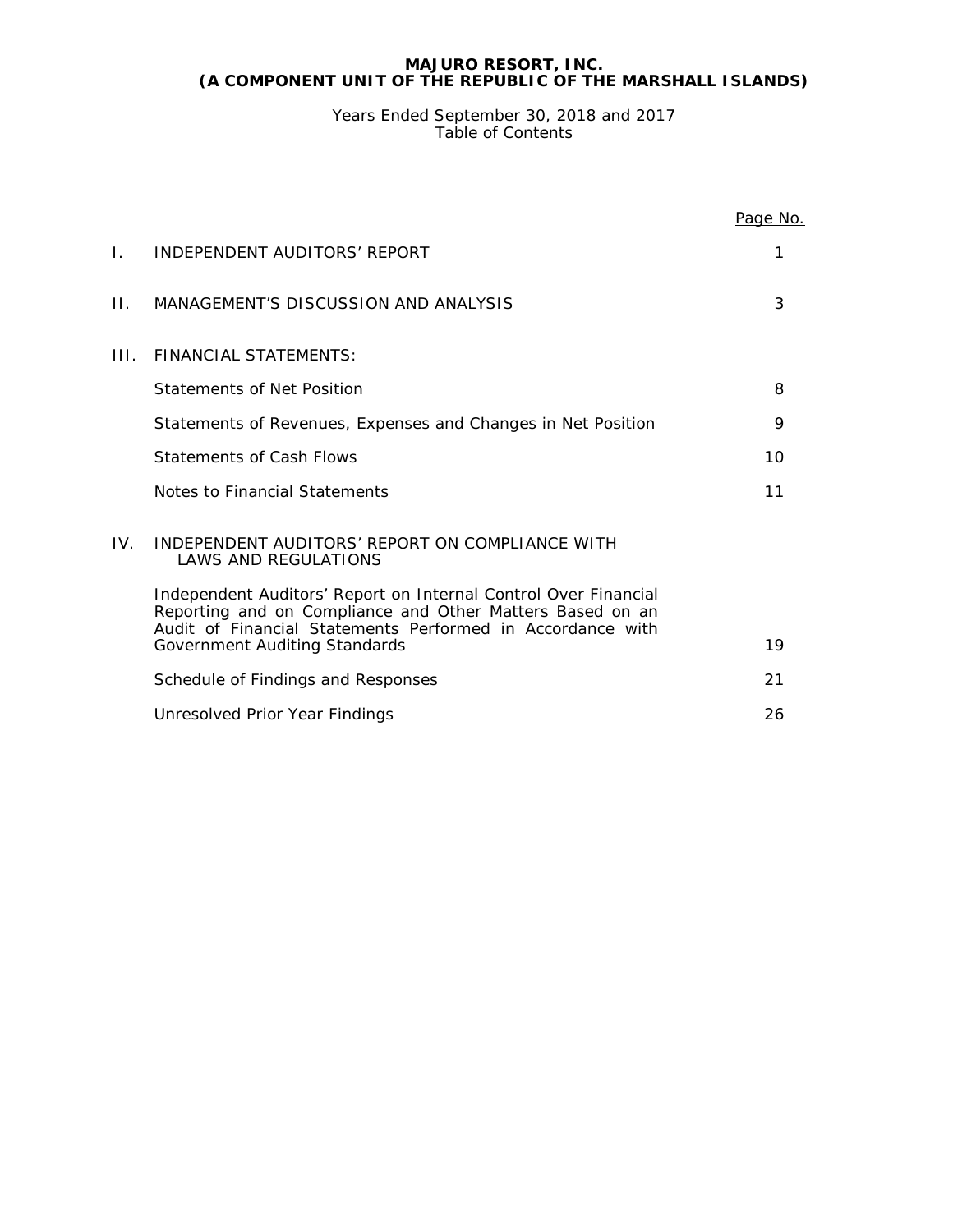# **Deloitte.**

Deloitte & Touche LLP 361 South Marine Corps Drive Tamuning, GU 96913-3973 USA

Tel: +1 (671) 646-3884 Fax: +1 (671) 649-4265

www.deloitte.com

# **INDEPENDENT AUDITORS' REPORT**

Board of Directors Majuro Resort, Inc.:

# **Report on the Financial Statements**

We have audited the accompanying financial statements of Majuro Resort, Inc. (MRI), a component unit of the Republic of the Marshall Islands, which comprise the statements of net position as of September 30, 2018 and 2017, and the related statements of revenues, expenses and changes in net position and of cash flows for the years then ended, and the related notes to the financial statements.

# *Management's Responsibility for the Financial Statements*

Management is responsible for the preparation and fair presentation of these financial statements in accordance with accounting principles generally accepted in the United States of America; this includes the design, implementation, and maintenance of internal control relevant to the preparation and fair presentation of financial statements that are free from material misstatement, whether due to fraud or error.

## *Auditors' Responsibility*

Our responsibility is to express an opinion on these financial statements based on our audits. We conducted our audits in accordance with auditing standards generally accepted in the United States of America and the standards applicable to financial audits contained in *Government Auditing Standards*, issued by the Comptroller General of the United States. Those standards require that we plan and perform the audit to obtain reasonable assurance about whether the financial statements are free from material misstatement.

An audit involves performing procedures to obtain audit evidence about the amounts and disclosures in the financial statements. The procedures selected depend on the auditor's judgment, including the assessment of the risks of material misstatement of the financial statements, whether due to fraud or error. In making those risk assessments, the auditor considers internal control relevant to the entity's preparation and fair presentation of the financial statements in order to design audit procedures that are appropriate in the circumstances, but not for the purpose of expressing an opinion on the effectiveness of the entity's internal control. Accordingly, we express no such opinion. An audit also includes evaluating the appropriateness of accounting policies used and the reasonableness of significant accounting estimates made by management, as well as evaluating the overall presentation of the financial statements.

We believe that the audit evidence we have obtained is sufficient and appropriate to provide a basis for our audit opinion.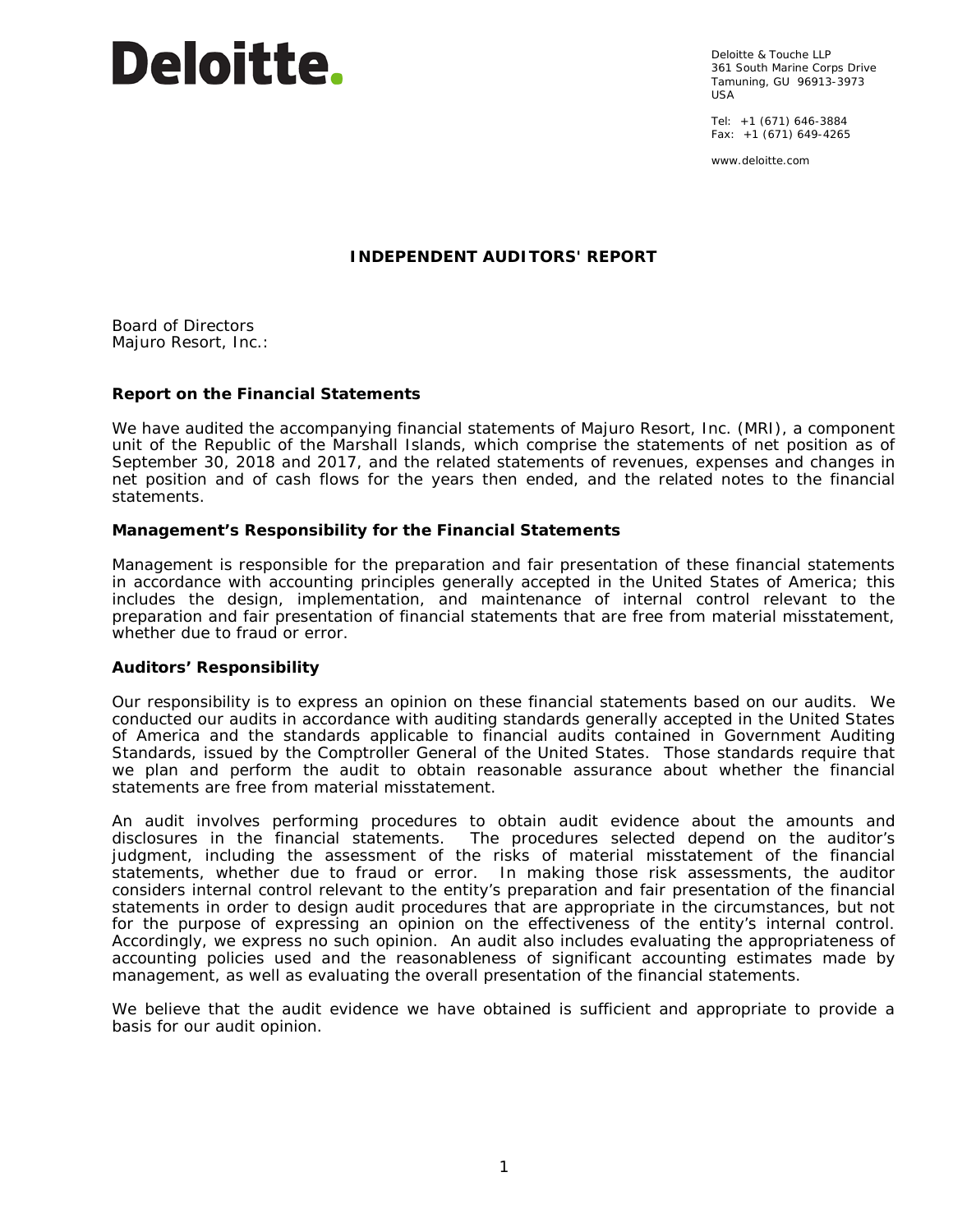# **Deloitte.**

# *Opinion*

In our opinion, the financial statements referred to above present fairly, in all material respects, the financial position of Majuro Resort, Inc. as of September 30, 2018 and 2017, and the results of its operations and its cash flows for the years then ended in accordance with accounting principles generally accepted in the United States of America.

# *Emphasis-of-Matter*

# *Going Concern*

The accompanying financial statements have been prepared assuming that MRI will continue as a going concern. As discussed in Note 6 to the financial statements, MRI's recurring losses from operations raise substantial doubt about its ability to continue as a going concern. Management's plans concerning these matters are also discussed in Note 6 to the financial statements. The financial statements do not include any adjustments that might result from the outcome of this uncertainty. Our opinion is not modified with respect to this matter.

# *Other Matters*

# *Required Supplementary Information*

Accounting principles generally accepted in the United States of America require that the management's discussion and analysis on pages 3 to 7 be presented to supplement the financial statements. Such information, although not a part of the financial statements, is required by the Governmental Accounting Standards Board who considers it to be an essential part of financial reporting for placing the financial statements in an appropriate operational, economic, or historical context. We have applied certain limited procedures to the required supplementary information in accordance with auditing standards generally accepted in the United States of America, which consisted of inquiries of management about the methods of preparing the information and comparing the information for consistency with management's responses to our inquiries, the financial statements, and other knowledge we obtained during our audit of the financial statements. We do not express an opinion or provide any assurance on the information because the limited procedures do not provide us with sufficient evidence to express an opinion or provide any assurance.

# **Other Reporting Required by** *Government Auditing Standards*

In accordance with *Government Auditing Standards*, we have also issued our report dated June 14, 2019, on our consideration of MRI's internal control over financial reporting and on our tests of its compliance with certain provisions of laws, regulations, contracts, and grant agreements and other matters. The purpose of that report is solely to describe the scope of our testing of internal control over financial reporting and compliance and the results of that testing, and not to provide an opinion on the effectiveness of MRI's internal control over financial reporting or on compliance. That report is an integral part of an audit performed in accordance with *Government Auditing Standards* in considering MRI's internal control over financial reporting and compliance.

June 14, 2019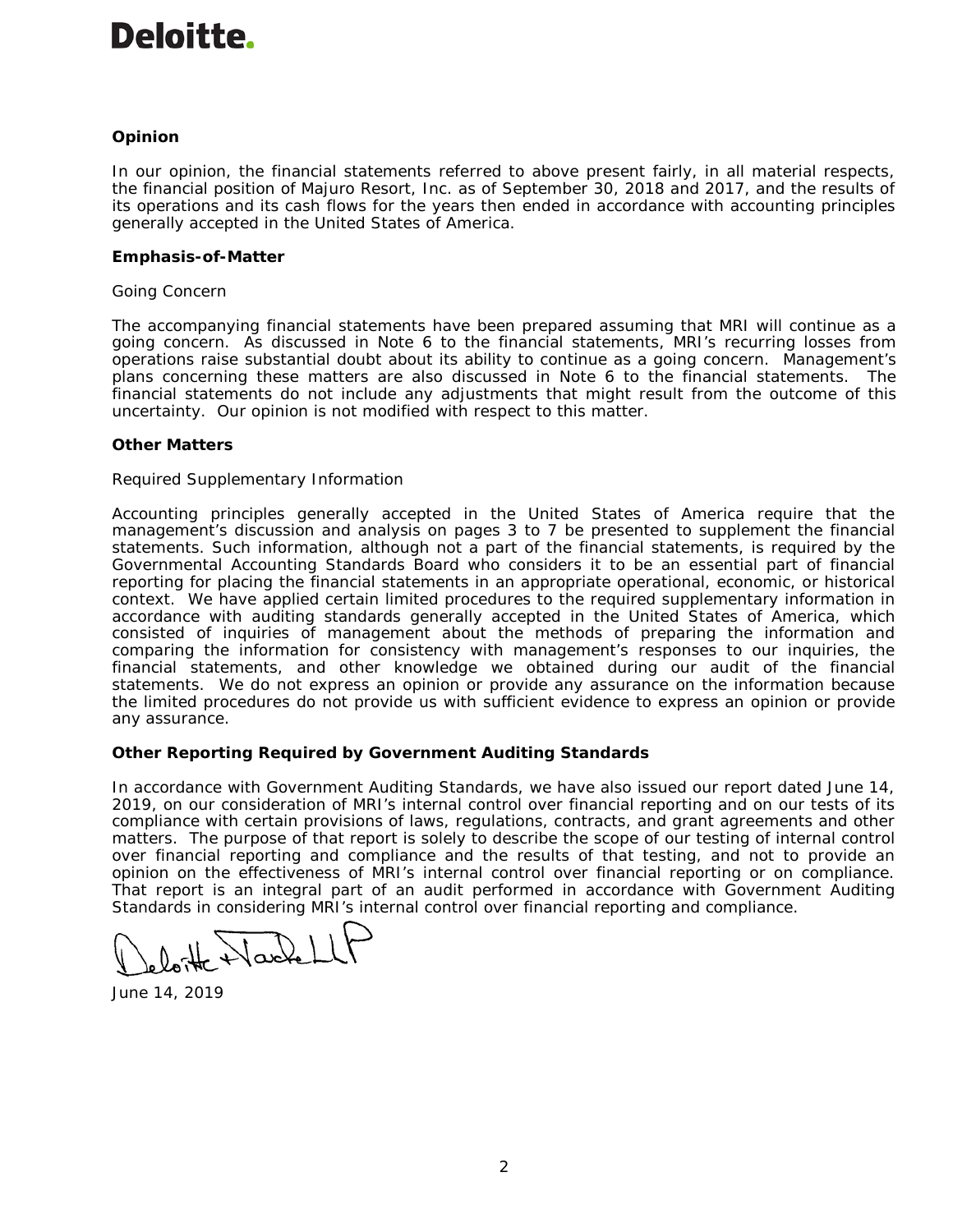Management's Discussion and Analysis Years Ended September 30, 2018 and 2017

This section of the Majuro Resort, Inc. (MRI) annual financial report presents our discussion and analysis of MRI's financial performance for the fiscal year that ended on September 30, 2018. The discussion and analysis should be read in conjunction with the audited financial statements, which follow this section.

# **Financial Highlights**

Total assets increased by \$112,336 or 6% from \$1,828,625 in 2017 to \$1,940,961 in 2018 with net receivables increasing by \$391,619. Collection of long outstanding receivables resulted in the decrease in the allowance for doubtful accounts by \$200,645.

Gross operating revenue for 2018 was \$3,861,606 and represents a decrease of \$51,314 or 1% compared to 2017. Compared to 2016, total operating revenues was higher by \$333,233 or 9%. Room and food and beverage revenues decreased by \$42,755 and \$7,967, respectively, from 2017 to 2018.

Operating expenses for 2018 amounted to \$1,793,681 compared to 2017, which was \$1,785,163 or an increase of \$8,518. As a percentage of total revenues, overall operating expenses for 2018 and 2017 were both at 46%. The increase in operating expenses during the year was primarily attributable to the increase in maintenance expenses.

# **Financial Analysis**

The Statement of Net Position and the Statement of Revenues, Expenses and Changes in Net Position provide an indication of MRI's financial condition. MRI's net position reflects the difference between assets and liabilities. A summary of the company's Statement of Net Position is presented below:

|                                                                                              | 2018                                 | 2017                                 | 2016                       |
|----------------------------------------------------------------------------------------------|--------------------------------------|--------------------------------------|----------------------------|
| Current and other assets<br>Capital assets (depreciable)<br>Capital assets (non-depreciable) | \$<br>828,240<br>1.013.969<br>98,752 | \$<br>544,524<br>1,248,293<br>35,808 | 574,649<br>\$<br>1,315,501 |
| Total assets                                                                                 | 1,940,961<br>\$                      | 1,828,625<br>S.                      | 1,890,150<br>S             |
| Current liabilities                                                                          | 1,424,101<br>S.                      | 1,435,894<br>S.                      | 1,430,515<br>\$            |
| Net position:<br>Net investment in capital assets<br>Unrestricted<br>Restricted              | 1,112,721<br>(641, 510)<br>45,649    | 1,284,101<br>(925, 563)<br>34,193    | 1,315,501<br>(855, 866)    |
| Total net position                                                                           | 516,860                              | 392,731                              | 459,635                    |
| Total liabilities and net position                                                           | 1,940,961<br>£                       | 1,828,625<br>S                       | 1,890,150<br>S.            |

MRI was granted by Republic of the Marshall Islands (RepMar) a sum of \$150,000 to facilitate the seawall reinforcement operation in 2017. MRI received \$74,400 of this in 2017 and a further \$74,400 in 2018.

On the other hand, total liabilities decreased by \$11,793 from \$1,435,894 in 2017 to \$1,424,101 in 2018. MRI's liabilities decreased due to the decrease in payable to affiliates.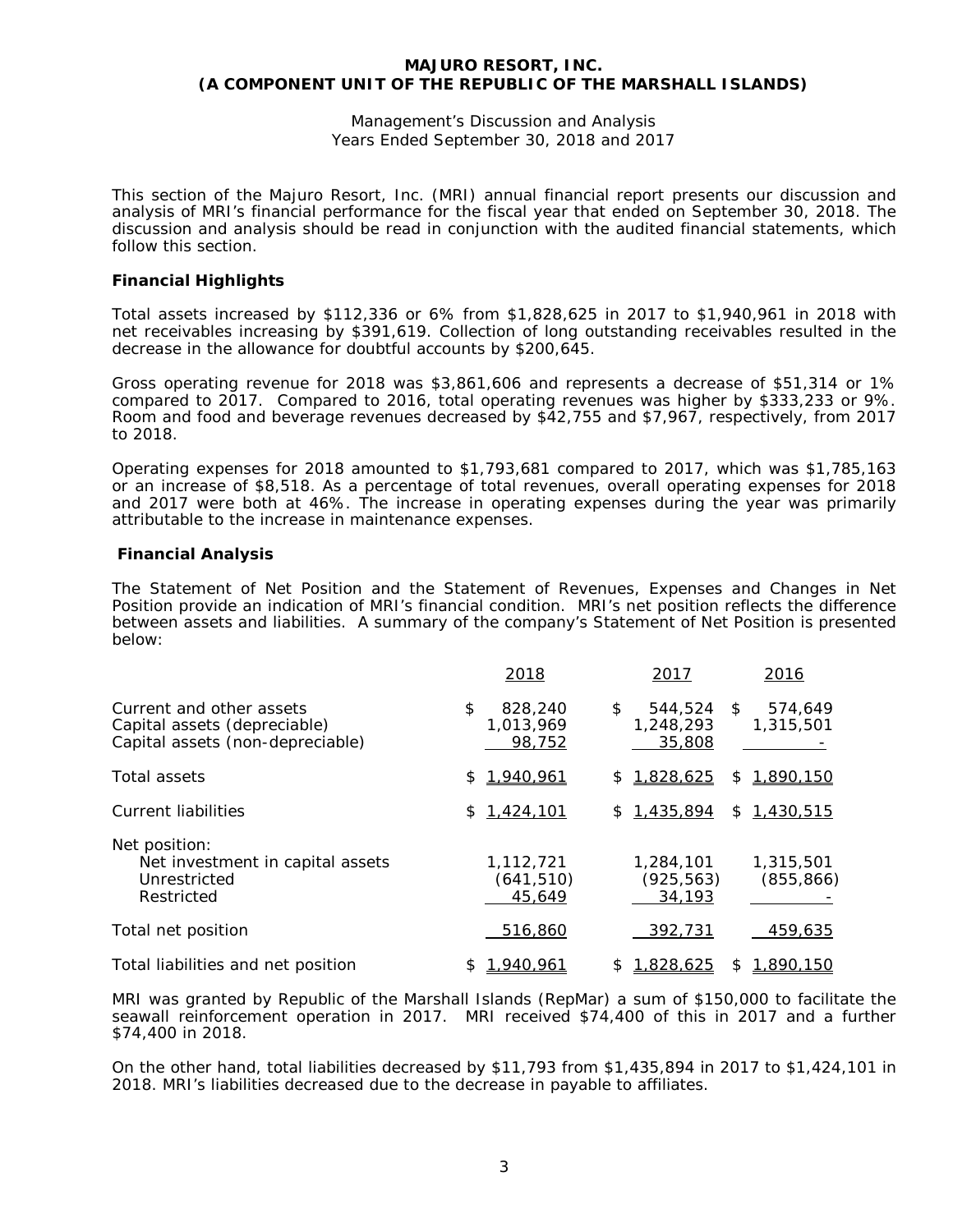#### Management's Discussion and Analysis Years Ended September 30, 2018 and 2017

A summary of MRI's Statement of Revenues, Expenses and Changes in Net Position is presented below:

|                                                                                           | <u>2018</u>                                                | <u> 2017</u>                                             | <u>2016</u>                                              |
|-------------------------------------------------------------------------------------------|------------------------------------------------------------|----------------------------------------------------------|----------------------------------------------------------|
| Revenues:<br>Rooms<br>Food and beverage<br>Telephone<br>Other                             | $\mathfrak{L}$<br>1,703,627<br>2,035,136<br>831<br>122,012 | \$1,746,382<br>2,043,103<br>751<br>122,684               | \$<br>1,759,452<br>1,644,989<br>1,943<br>121,989         |
| Less: Bad debts recovery (expense)                                                        | 3,861,606<br><u>169,406</u><br>4,031,012                   | 3,912,920<br>(92, 638)<br>3,820,282                      | 3,528,373<br>(73, 108)<br>3,455,265                      |
| Cost of sales and services:<br>Rooms<br>Food and beverage<br>Telephone<br>Other           | 452,034<br>1,673,162<br>18,879<br>34,290                   | 467,719<br>1,634,416<br>17,452<br>49,804                 | 415,157<br>1,315,101<br>20,370<br>53,693                 |
| Departmental gross profits (losses):<br>Rooms*<br>Food and beverage<br>Telephone<br>Other | 2,178,365<br>1,420,999<br>361,974<br>(18, 048)<br>87,722   | 2,169,391<br>1,186,025<br>408,687<br>(16, 701)<br>72,880 | 1,804,321<br>1,271,187<br>329,888<br>(18, 427)<br>68,296 |
| Total gross profit                                                                        | 1,852,647                                                  | 1,650,891                                                | 1,650,944                                                |
| Operating expenses<br>Non operating revenues (expenses)<br>Capital contributions          | 1,793,681<br>(9, 237)<br>74,400                            | 1,785,163<br>(7,032)<br>74,400                           | 1,730,605<br>(13, 265)                                   |
| Change in net position                                                                    | \$<br><u>124,129</u>                                       | \$<br>(66, 904)                                          | \$<br><u>(92,926)</u>                                    |

 *\*includes the effect of the bad debts recovery (expense)*

The Statement of Revenues, Expenses and Changes in Net Position identify various revenue and expense items that impact the change in net position. Gross operating revenues for 2018 showed a decrease of \$51,314 from \$3,912,920 in 2017 to \$3,861,606 in 2018. Room revenues for 2018 decreased by \$42,755 or 2% from 2017 and increased by \$384,547 or 11% from 2016 to 2017. The occupancy ratio in 2018 decreased to 50.78% with an increase in average room rate from \$60.53 in 2017 to \$63.91 in 2018. Food and beverage revenue for 2018 was \$2,035,136, which showed a decrease of \$7,967 from 2017 and an increase of \$390,147 compared to 2016.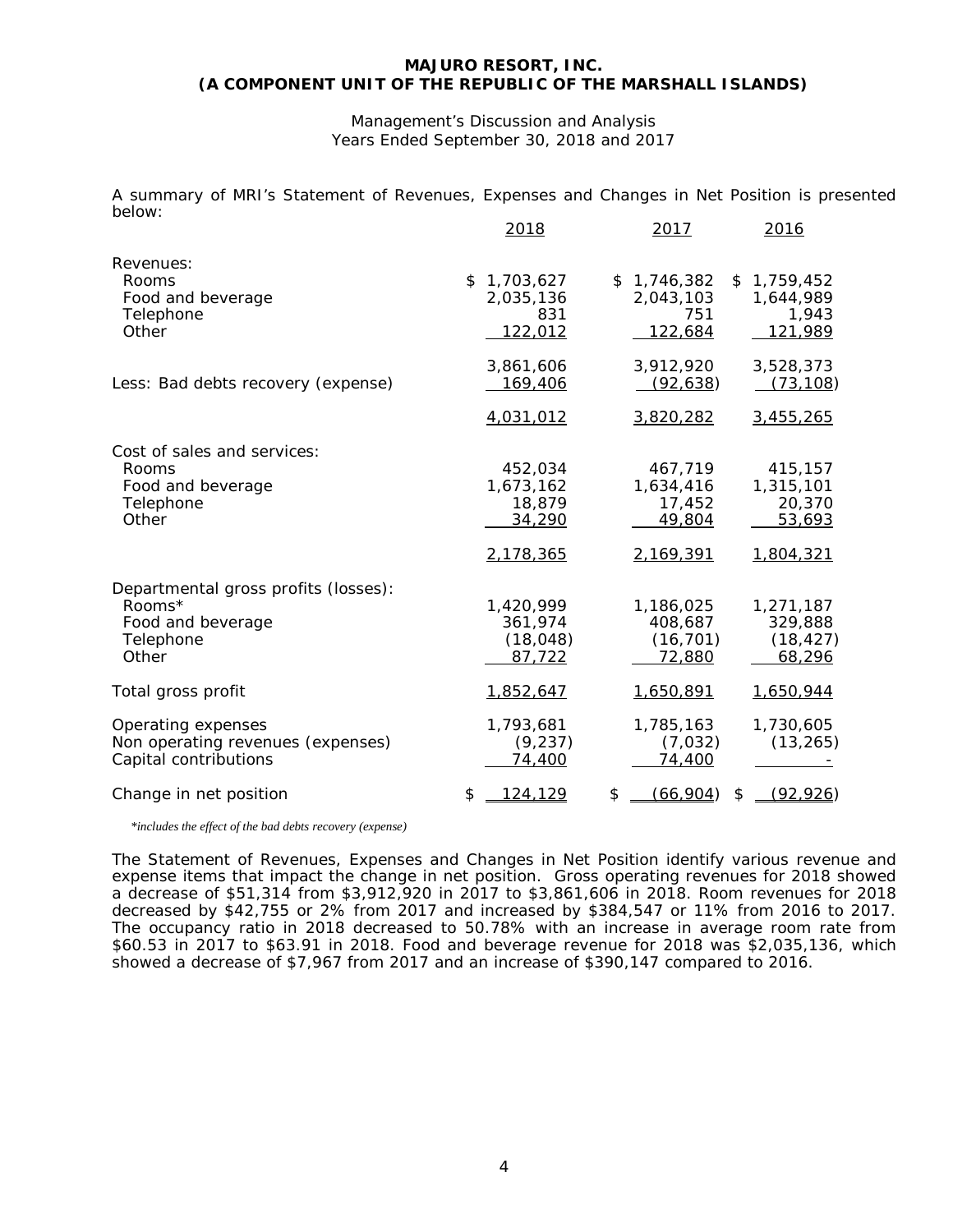Management's Discussion and Analysis Years Ended September 30, 2018 and 2017

The following graph shows the major components of revenue for financial periods 2018, 2017 and 2016, all of which cover a twelve (12) month period ending September 30.



# **Revenue Financial**

# **Statement of Hotel Occupancy Performance**

The following table shows a comparison of financial and statistical information affecting the room revenue performance for the years 2018, 2017, 2016, 2015 and 2014.

| <b>Occupancy Performance</b> |    | 2018   | 2017        | 2016        |   | 2015   |   | 2014   |
|------------------------------|----|--------|-------------|-------------|---|--------|---|--------|
|                              |    |        |             |             |   |        |   |        |
| % of total occupancy         |    | 50.78% | 54.92%      | 53.45%      |   | 50.75% |   | 49.41% |
| Average rate                 | S. | 63.91  | \$<br>60.53 | \$<br>62.63 | S | 60.73  | S | 61.23  |
| % of paid occupancy          |    | 50.57% | 54.77%      | 53.33%      |   | 50.66% |   | 49.33% |
| Average rate                 | S  | 64.07  | \$<br>60.69 | \$<br>62.77 | S | 61.06  | S | 61.33  |

Paid occupancy ratio in 2018 was 50.57% as compared to 54.77% in 2017 and 53.33% in 2016.

# **Operating Expenses**

Total operating expenses increased by \$8,518 from \$1,785,163 in 2017 to \$1,793,681 in 2018 as a result of the increase in maintenance expenses offset by the decrease in utility costs, general and administrative and sales and marketing.

Maintenance expenses continue to increase due to the normal wear and tear of MRI's capital assets and the day-to-day maintenance of the resort's facilities.

Utility costs showed a decrease of \$17,111 from \$513,349 in 2016 to \$496,238 in 2017. The decrease was primarily caused by the efforts of MRI to change old equipment to energy saver ones, change of water heater even with the increase in energy rate as well as the continuous procedures efforts to closely monitor consumption. Utility costs continue to decrease by \$3,325 in 2018.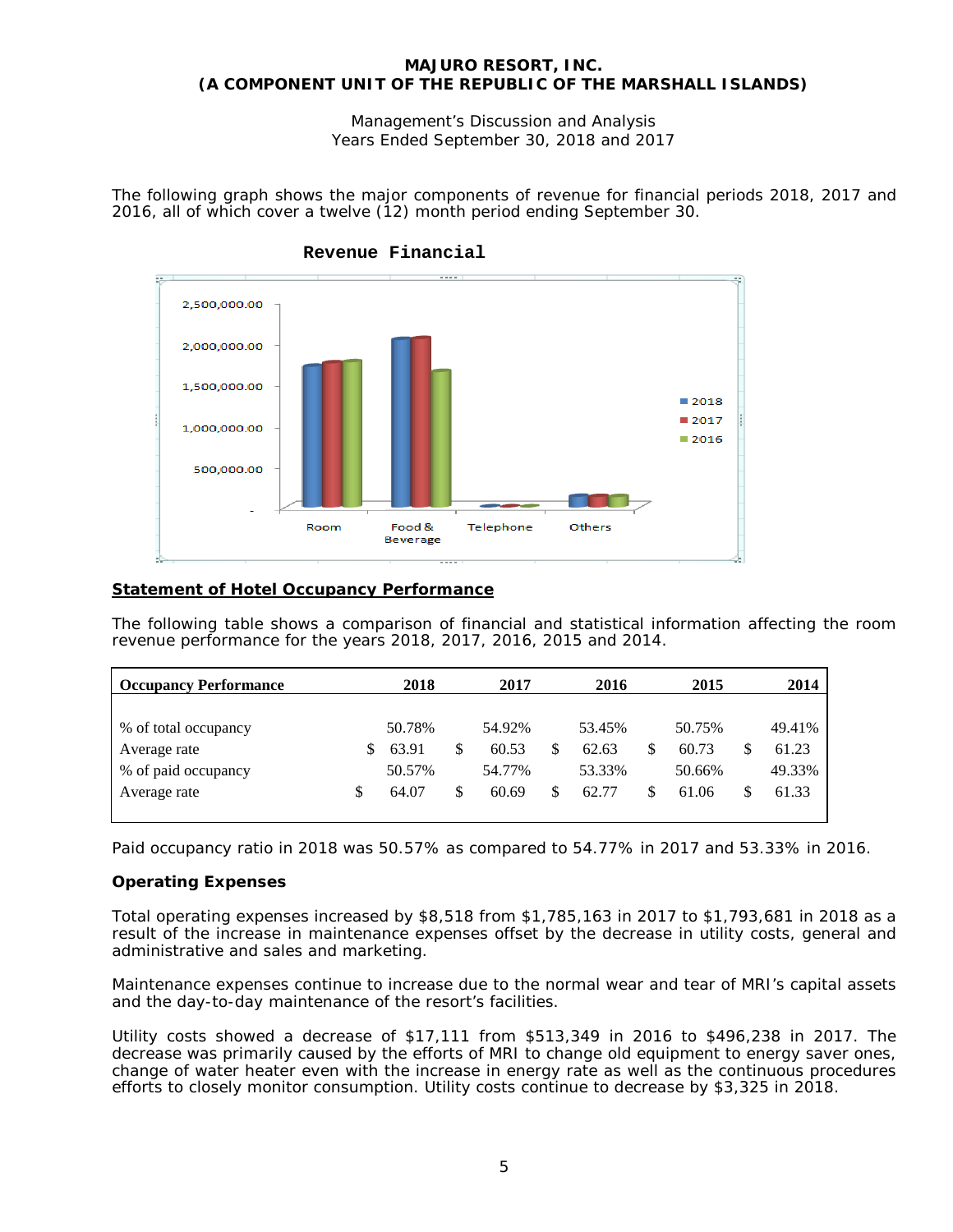Management's Discussion and Analysis Years Ended September 30, 2018 and 2017

The following graph shows the major components of operating expenses for financial periods 2018, 2017 and 2016, all of which cover a twelve (12) month period ending September 30.





# **Capital Assets and Debt**

Net depreciable capital assets decreased by \$234,324 due to the increase in accumulated depreciation. Major additions during the year were made under the building and structure and furniture and fixtures while disposal of some furniture and vehicle contributed to the net decrease in the depreciable capital assets.

A summary of MRI's capital assets is presented below**:**

|                          |    | <u> 2018 </u> | <u> 2017 </u>   | 2016            |
|--------------------------|----|---------------|-----------------|-----------------|
| Building and structure   | \$ | 2,798,116     | \$<br>2,775,406 | \$<br>2,714,168 |
| Furniture and fixtures   |    | 1,745,717     | 1,685,716       | 1,547,086       |
| Office equipment         |    | 252,942       | 251,846         | 249,296         |
| Other equipment          |    | 114,425       | 113,938         | 113,638         |
| Motor vehicles           |    | 333,257       | 349,154         | 299,953         |
|                          |    | 5,244,457     | 5,176,160       | 4,924,141       |
| Accumulated depreciation |    | (4, 230, 488) | (3,927,767)     | (3,608,640)     |
| Net Book Value           | £. | 1,013,969     | \$<br>1,248,293 | \$<br>1,315,501 |

Non-depreciable capital asset amounted to \$98,752 pertains to the seawall under construction as of September 30, 2018.

For additional information concerning capital assets, please see note 4 to the financial statements.

# **Long-Term Debt**

MRI did not incur any long-term debt during 2018 nor was any such debt due and outstanding at year end.

Management Discussion and Analysis for the year ended September 30, 2017 is set forth in the report on the audit of MRI's financial statements dated June 25, 2018. The Discussion and Analysis explains the major factors impacting the 2017 financial statements and may be obtained from the contact information below.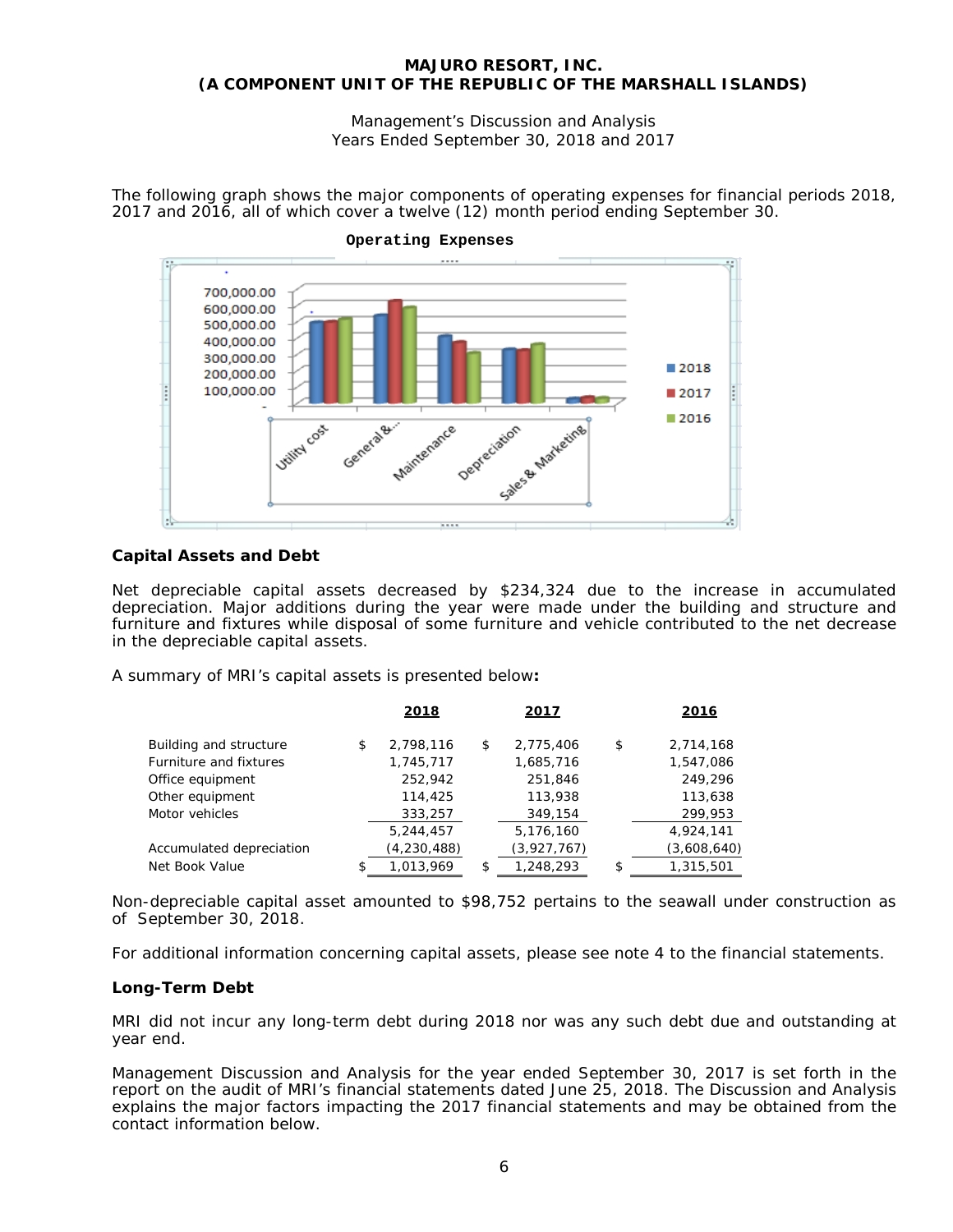Management's Discussion and Analysis Years Ended September 30, 2018 and 2017

# **Economic Factors and Next Year's Performance**

The following factors may have a great impact on next year's operations:

- 1.) The President of Republic of China (ROC) Taiwan will be visiting the Republic of the Marshall Islands. The President and its entourage will stay at the Marshall Islands Resort. This visit will be part of MRI's relationship building with outside countries and in keeping the "Yokwe Spirit".
- 2.) MRI continues to promote the destination through outside sales agents such as Booking.com and through social media in order to cater various tourists within and outside the Pacific.
- 3.) RepMar is playing an active role in promoting the Marshall Islands to generate sufficient numbers of visitors through conferences, workshops, trainings and seminars that is being sponsored and hosted by RepMar.
- 4.) There is a continuous growth in guest arrivals brought about by the service provided by Nauru Airlines between Majuro, FSM and Australia. This will have a great impact in the tourism industry and country as a whole. With the current number of visitors to Majuro, MRI management is optimistic about the amount of increase in room revenues for 2019.
- 5.) Combined efforts in searching for ways to increase collections and cut on costs and expenses to improve cash flow and help generate funds in order to meet obligations. MRI new management has established measures to improve its collection campaign in order to recover long-outstanding receivables.

## **Additional Financial Information**

The discussion and analysis is designed to provide MRI's customers and other interested parties with an overview of MRI's financial operations and financial condition. Should the reader have questions regarding the information included in this report or wish to request additional financial information, please contact the Majuro Resort, Inc. General Manager at P.O. Box 3279, Majuro, MH 96960.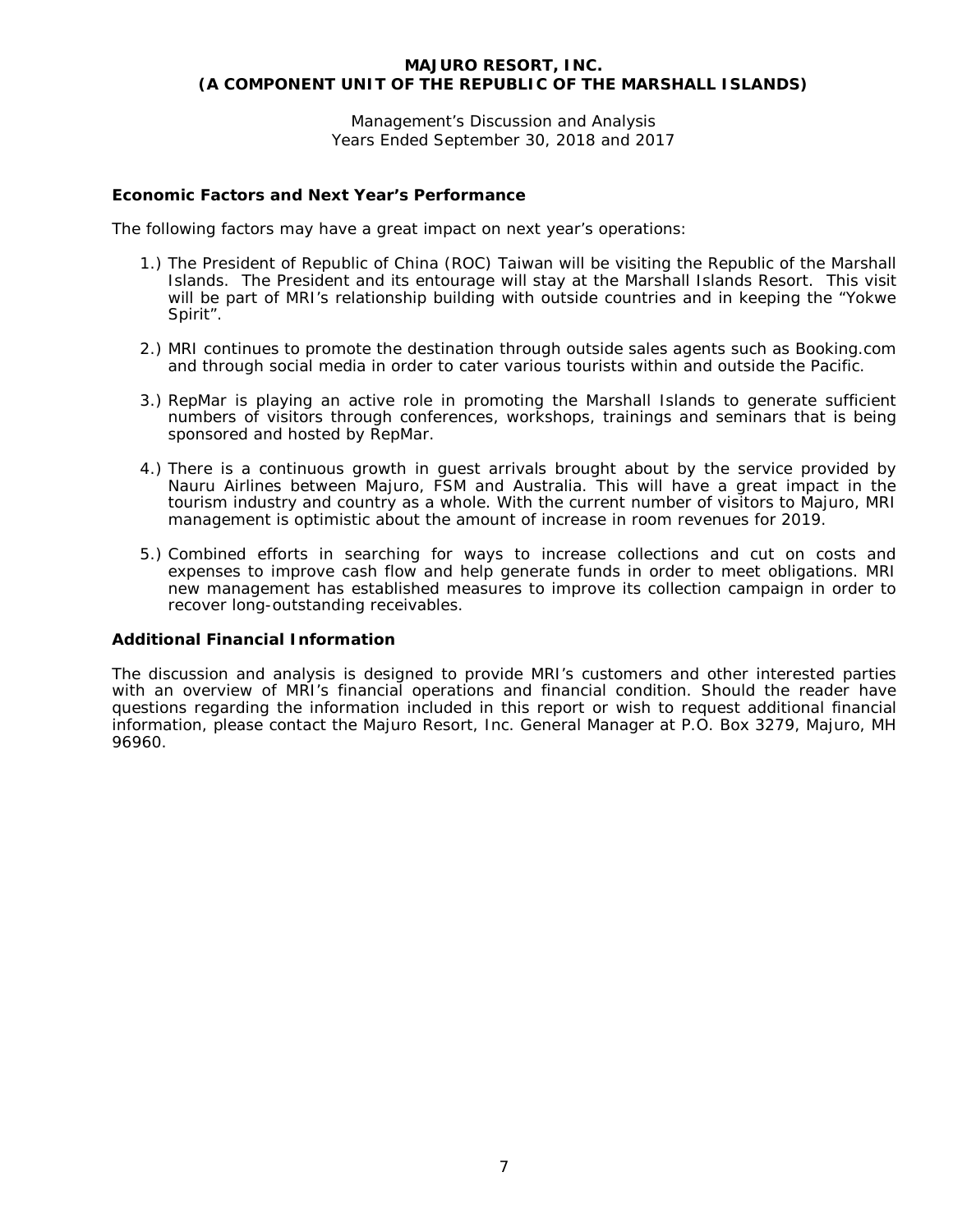# Statements of Net Position September 30, 2018 and 2017

|                                                                                        | 2018                                | 2017                                |
|----------------------------------------------------------------------------------------|-------------------------------------|-------------------------------------|
| <u>ASSETS</u>                                                                          |                                     |                                     |
| Current assets:                                                                        |                                     |                                     |
| Cash                                                                                   | \$<br>239,852                       | \$<br>326,073                       |
| Receivables:<br>Trade<br><b>Affiliates</b><br>Other                                    | 503,799<br>400,014<br>65,534        | 388,254<br>339,124<br>50,995        |
| Less allowance for doubtful accounts                                                   | 969,347<br>(430, 916)               | 778,373<br>(631, 561)               |
| Total receivables, net                                                                 | 538,431                             | 146,812                             |
| Inventories                                                                            | 19,265                              | 24,303                              |
| Prepaid expenses                                                                       | 30,692                              | 47,336                              |
| Total current assets                                                                   | 828,240                             | 544,524                             |
| Capital assets:                                                                        |                                     |                                     |
| Nondepreciable capital assets<br>Other capital assets, net of accumulated depreciation | 98,752<br>1,013,969                 | 35,808<br>1,248,293                 |
| Total noncurrent assets                                                                | 1,112,721                           | 1,284,101                           |
|                                                                                        | \$<br>1,940,961                     | \$<br>1,828,625                     |
| <b>LIABILITIES AND NET POSITION</b>                                                    |                                     |                                     |
| Current liabilities:<br>Accounts payable<br>Payable to affiliates<br>Accrued expenses  | \$<br>165,286<br>666,434<br>592,381 | \$<br>141,533<br>720,949<br>573,412 |
| <b>Total current liabilities</b>                                                       | 1,424,101                           | 1,435,894                           |
| Commitment and contingencies                                                           |                                     |                                     |
| Net position:<br>Net investment in capital assets<br>Restricted<br>Unrestricted        | 1,112,721<br>45,649<br>(641, 510)   | 1,284,101<br>34,193<br>(925, 563)   |
| Total net position                                                                     | 516,860                             | 392,731                             |
|                                                                                        | \$<br>1,940,961                     | \$<br>1,828,625                     |

See accompanying notes to financial statements.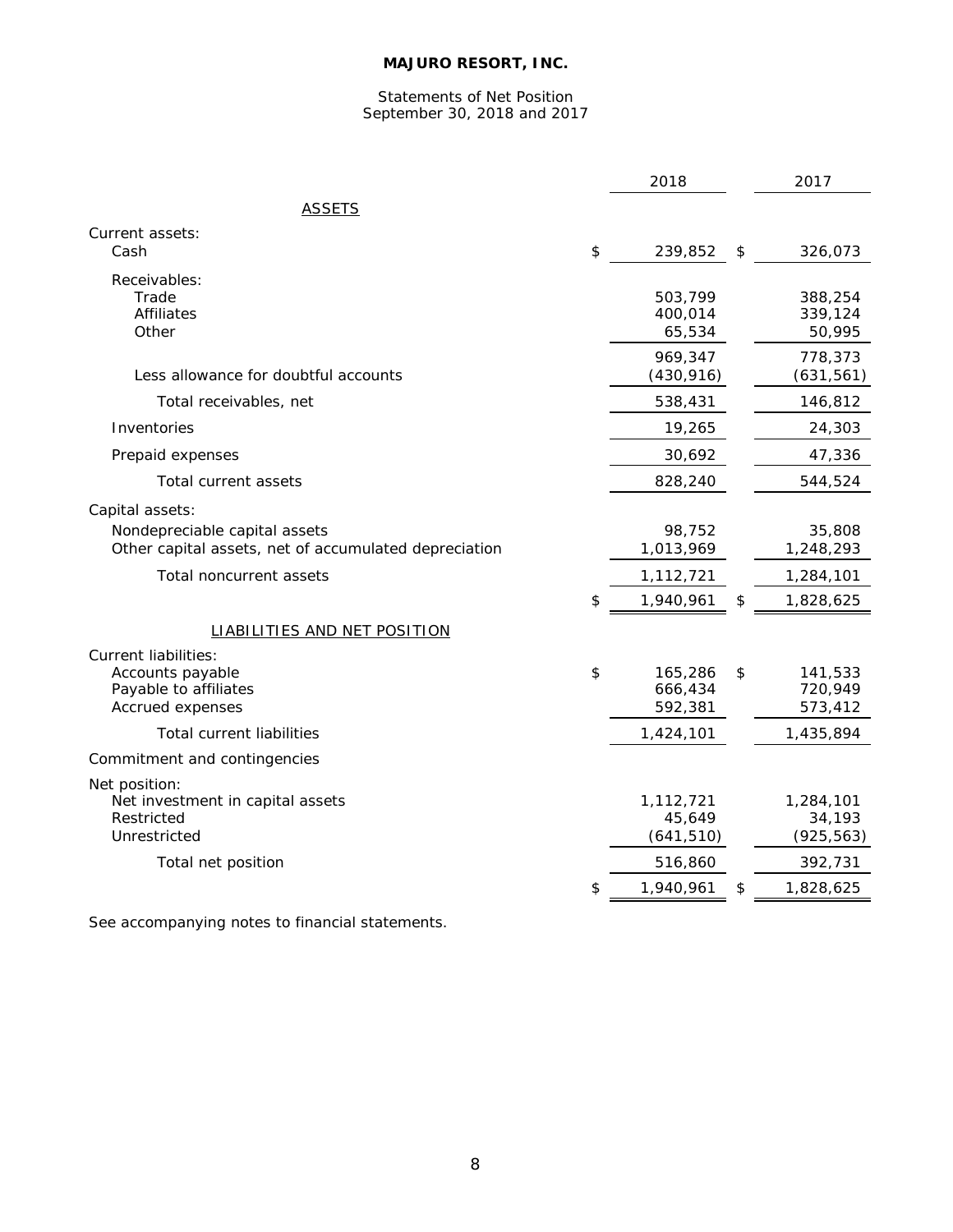#### Statements of Revenues, Expenses and Changes in Net Position Years Ended September 30, 2018 and 2017

| Revenues:<br>\$<br>\$<br>Food and beverage<br>2,035,136<br>2,043,103<br>1,703,627<br>Rooms<br>1,746,382<br>831<br>751<br>Telephone<br>Other<br>122,012<br>122,684<br>3,861,606<br>3,912,920<br>Total revenues<br>Recovery of (provision for) doubtful accounts<br>169,406<br>(92, 638)<br>3,820,282<br>Net revenues<br>4,031,012<br>Cost of sales:<br>Food and beverage<br>1,673,162<br>1,634,416<br>452,034<br>467,719<br>Rooms<br>Telephone<br>18,879<br>17,452<br>Other<br>34,290<br>49,804<br>2,169,391<br>Total cost of sales<br>2,178,365<br>Gross profit<br>1,852,647<br>1,650,891<br>Operating expenses:<br>General and administrative<br>537,064<br>559,716<br>492,913<br>Utility costs<br>496,238<br>Maintenance<br>408,167<br>371,246<br>Depreciation<br>325,701<br>320,776<br>Sales and marketing<br>29,836<br>37,187<br>1,793,681<br>1,785,163<br>Total operating expenses<br>Operating income (loss)<br>58,966<br>(134, 272)<br>Nonoperating revenues (expenses):<br>Interest expense<br>(12, 237)<br>(7, 398)<br>Gain on sale of asset<br>3,000<br>366<br>(7,032)<br>Total nonoperating expenses, net<br>(9, 237)<br>(141, 304)<br>49,729<br>Income (loss) before capital contributions<br>Capital contributions<br>74,400<br>74,400<br>124,129<br>(66, 904)<br>Change in net position<br>Net position at beginning of year<br>392,731<br>459,635<br>Net position at end of year<br>\$<br>\$<br>392,731<br>516,860 |  | 2018 | 2017 |
|-----------------------------------------------------------------------------------------------------------------------------------------------------------------------------------------------------------------------------------------------------------------------------------------------------------------------------------------------------------------------------------------------------------------------------------------------------------------------------------------------------------------------------------------------------------------------------------------------------------------------------------------------------------------------------------------------------------------------------------------------------------------------------------------------------------------------------------------------------------------------------------------------------------------------------------------------------------------------------------------------------------------------------------------------------------------------------------------------------------------------------------------------------------------------------------------------------------------------------------------------------------------------------------------------------------------------------------------------------------------------------------------------------------------------------------|--|------|------|
|                                                                                                                                                                                                                                                                                                                                                                                                                                                                                                                                                                                                                                                                                                                                                                                                                                                                                                                                                                                                                                                                                                                                                                                                                                                                                                                                                                                                                                   |  |      |      |
|                                                                                                                                                                                                                                                                                                                                                                                                                                                                                                                                                                                                                                                                                                                                                                                                                                                                                                                                                                                                                                                                                                                                                                                                                                                                                                                                                                                                                                   |  |      |      |
|                                                                                                                                                                                                                                                                                                                                                                                                                                                                                                                                                                                                                                                                                                                                                                                                                                                                                                                                                                                                                                                                                                                                                                                                                                                                                                                                                                                                                                   |  |      |      |
|                                                                                                                                                                                                                                                                                                                                                                                                                                                                                                                                                                                                                                                                                                                                                                                                                                                                                                                                                                                                                                                                                                                                                                                                                                                                                                                                                                                                                                   |  |      |      |
|                                                                                                                                                                                                                                                                                                                                                                                                                                                                                                                                                                                                                                                                                                                                                                                                                                                                                                                                                                                                                                                                                                                                                                                                                                                                                                                                                                                                                                   |  |      |      |
|                                                                                                                                                                                                                                                                                                                                                                                                                                                                                                                                                                                                                                                                                                                                                                                                                                                                                                                                                                                                                                                                                                                                                                                                                                                                                                                                                                                                                                   |  |      |      |
|                                                                                                                                                                                                                                                                                                                                                                                                                                                                                                                                                                                                                                                                                                                                                                                                                                                                                                                                                                                                                                                                                                                                                                                                                                                                                                                                                                                                                                   |  |      |      |
|                                                                                                                                                                                                                                                                                                                                                                                                                                                                                                                                                                                                                                                                                                                                                                                                                                                                                                                                                                                                                                                                                                                                                                                                                                                                                                                                                                                                                                   |  |      |      |
|                                                                                                                                                                                                                                                                                                                                                                                                                                                                                                                                                                                                                                                                                                                                                                                                                                                                                                                                                                                                                                                                                                                                                                                                                                                                                                                                                                                                                                   |  |      |      |
|                                                                                                                                                                                                                                                                                                                                                                                                                                                                                                                                                                                                                                                                                                                                                                                                                                                                                                                                                                                                                                                                                                                                                                                                                                                                                                                                                                                                                                   |  |      |      |
|                                                                                                                                                                                                                                                                                                                                                                                                                                                                                                                                                                                                                                                                                                                                                                                                                                                                                                                                                                                                                                                                                                                                                                                                                                                                                                                                                                                                                                   |  |      |      |
|                                                                                                                                                                                                                                                                                                                                                                                                                                                                                                                                                                                                                                                                                                                                                                                                                                                                                                                                                                                                                                                                                                                                                                                                                                                                                                                                                                                                                                   |  |      |      |
|                                                                                                                                                                                                                                                                                                                                                                                                                                                                                                                                                                                                                                                                                                                                                                                                                                                                                                                                                                                                                                                                                                                                                                                                                                                                                                                                                                                                                                   |  |      |      |
|                                                                                                                                                                                                                                                                                                                                                                                                                                                                                                                                                                                                                                                                                                                                                                                                                                                                                                                                                                                                                                                                                                                                                                                                                                                                                                                                                                                                                                   |  |      |      |
|                                                                                                                                                                                                                                                                                                                                                                                                                                                                                                                                                                                                                                                                                                                                                                                                                                                                                                                                                                                                                                                                                                                                                                                                                                                                                                                                                                                                                                   |  |      |      |
|                                                                                                                                                                                                                                                                                                                                                                                                                                                                                                                                                                                                                                                                                                                                                                                                                                                                                                                                                                                                                                                                                                                                                                                                                                                                                                                                                                                                                                   |  |      |      |
|                                                                                                                                                                                                                                                                                                                                                                                                                                                                                                                                                                                                                                                                                                                                                                                                                                                                                                                                                                                                                                                                                                                                                                                                                                                                                                                                                                                                                                   |  |      |      |
|                                                                                                                                                                                                                                                                                                                                                                                                                                                                                                                                                                                                                                                                                                                                                                                                                                                                                                                                                                                                                                                                                                                                                                                                                                                                                                                                                                                                                                   |  |      |      |

See accompanying notes to financial statements.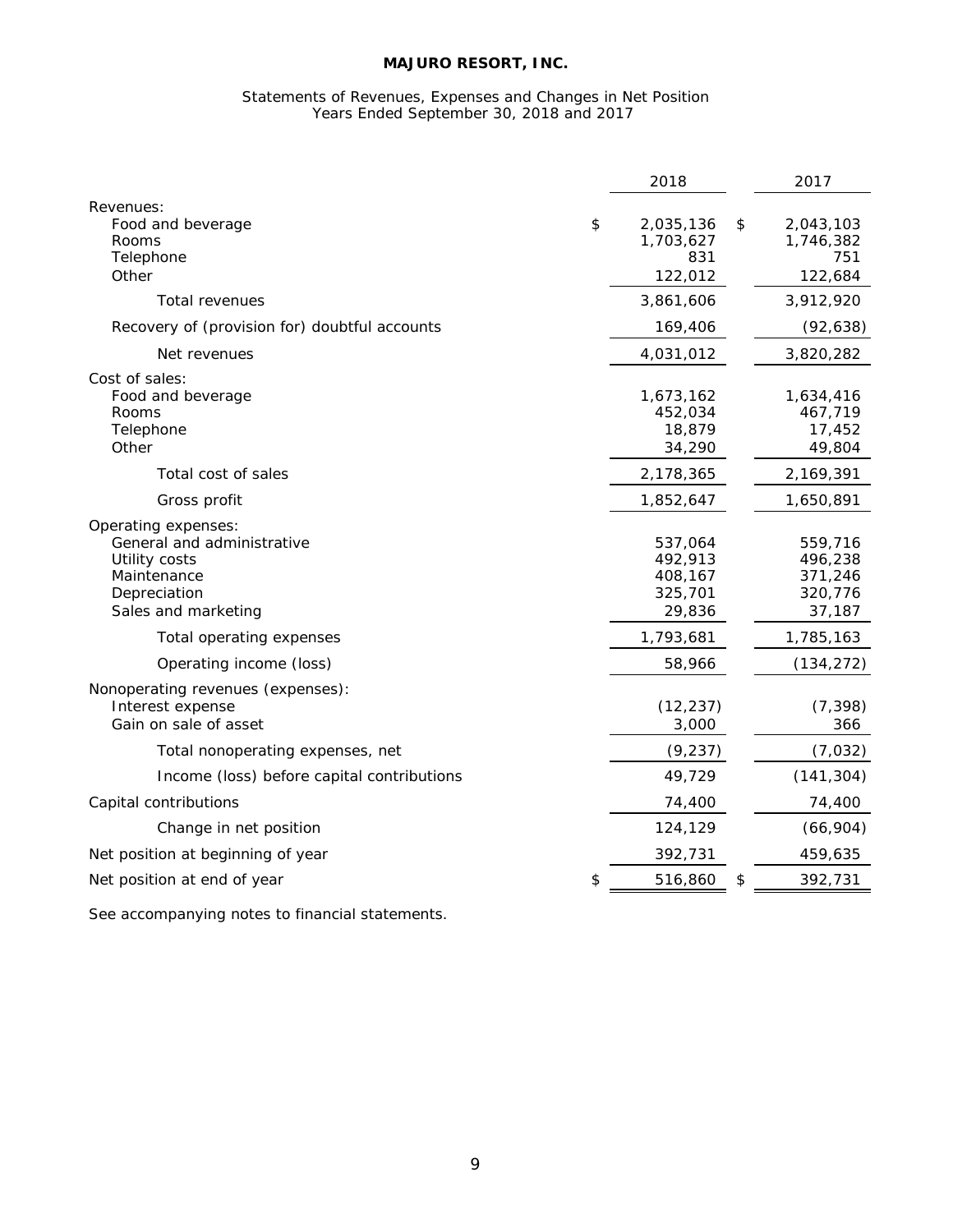# Statements of Cash Flows Years Ended September 30, 2018 and 2017

|                                                                                                                                                                                       | 2018                                                    | 2017                                                  |
|---------------------------------------------------------------------------------------------------------------------------------------------------------------------------------------|---------------------------------------------------------|-------------------------------------------------------|
| Cash flows from operating activities:<br>Cash received from customers<br>Cash payments to suppliers for goods and services<br>Cash payments to employees for services                 | \$<br>3,639,393<br>(2,506,599)<br>(1, 129, 857)         | \$<br>3,859,119<br>(2,515,668)<br>(1,093,222)         |
| Net cash provided by operating activities                                                                                                                                             | 2,937                                                   | 250,229                                               |
| Cash flows from noncapital financing activities:<br>Interest paid                                                                                                                     | (12, 237)                                               | (7, 398)                                              |
| Cash flows from capital and related financing activities:<br>Capital contributions<br>Acquisition of capital assets<br>Sale of capital assets                                         | 74,400<br>(154, 321)<br>3,000                           | 74,400<br>(289, 926)<br>916                           |
| Net cash used for capital and related financing activities                                                                                                                            | (76, 921)                                               | (214, 610)                                            |
| Net change in cash                                                                                                                                                                    | (86, 221)                                               | 28,221                                                |
| Cash at beginning of year                                                                                                                                                             | 326,073                                                 | 297,852                                               |
| Cash at end of year                                                                                                                                                                   | \$<br>239,852                                           | \$<br>326,073                                         |
| Reconciliation of operating income (loss) to net cash provided by<br>operating activities:<br>Operating income (loss)<br>Adjustments to reconcile operating income (loss) to net cash | \$<br>58,966                                            | \$<br>(134, 272)                                      |
| provided by operating activities:<br>Depreciation<br>(Recovery of) provision for doubtful accounts<br>(Increase) decrease in assets:<br>Receivables:                                  | 325,701<br>(169, 406)                                   | 320,776<br>92,638                                     |
| Trade<br><b>Affiliates</b><br>Other<br>Inventories<br>Prepaid expenses                                                                                                                | (146, 784)<br>(60, 890)<br>(14, 539)<br>5,038<br>16,644 | (42, 408)<br>12,654<br>(24, 047)<br>29,121<br>(9,612) |
| Increase (decrease) in liabilities:<br>Accounts payable<br>Payable to affiliates<br><b>Accrued expenses</b>                                                                           | 23,753<br>(54, 515)<br>18,969                           | (26, 095)<br>18,366<br>13,108                         |
| Net cash provided by operating activities                                                                                                                                             | \$<br>2,937                                             | \$<br>250,229                                         |
|                                                                                                                                                                                       |                                                         |                                                       |

See accompanying notes to financial statements.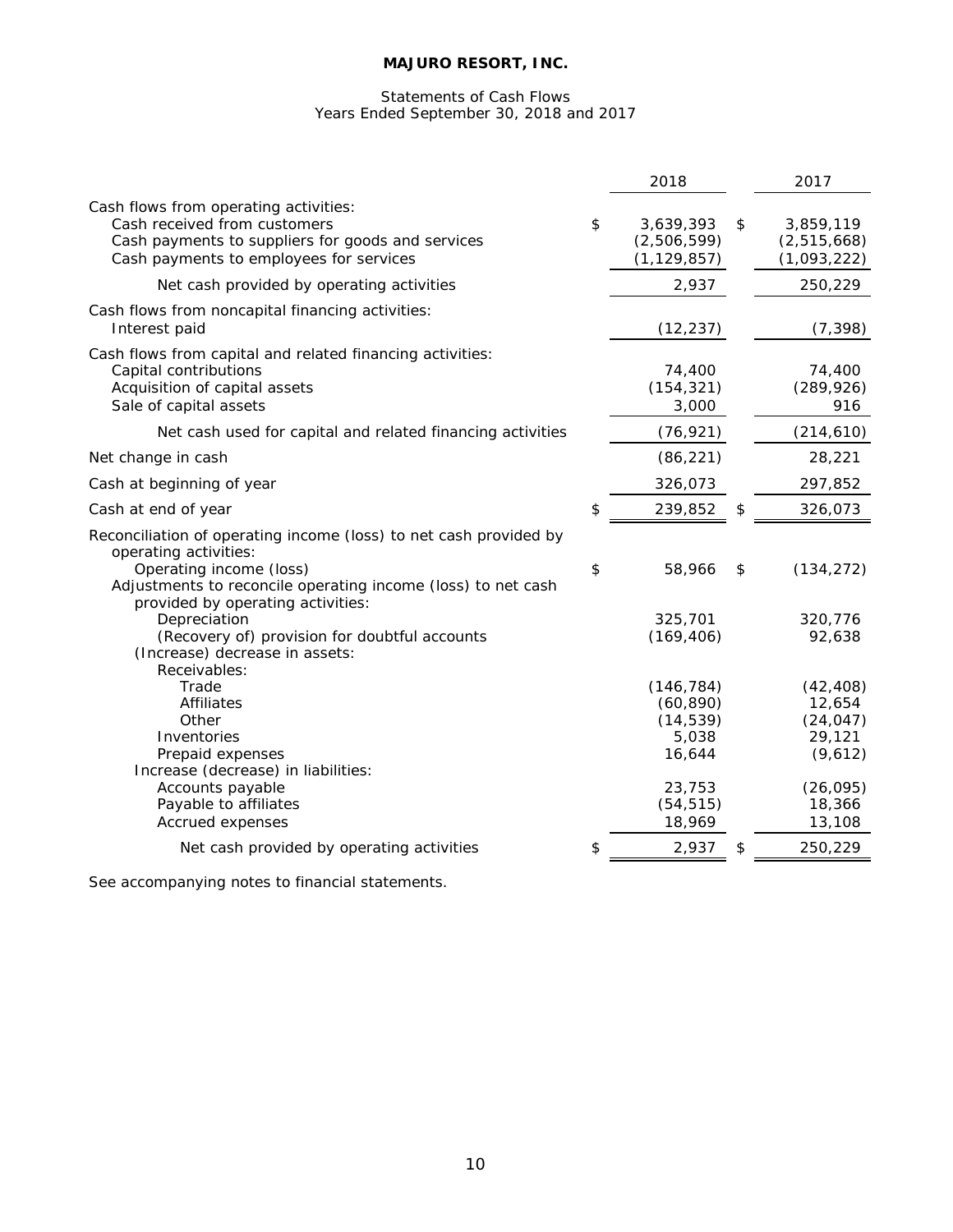Notes to Financial Statements September 30, 2018 and 2017

# (1) Organization

Majuro Resort, Inc. (MRI) dba Marshall Islands Resort, a component unit of the Republic of the Marshall Islands (RepMar), was formed on November 8, 1995, as a corporation. The primary business of MRI is the operation of a 150-room hotel on the atoll of Majuro in the Republic of the Marshall Islands. MRI is governed by a five-member Board of Directors appointed by the Cabinet of RepMar. MRI's financial statements are incorporated into the financial statements of RepMar as a component unit.

## (2) Summary of Significant Accounting Policies

The accounting policies of MRI conform to accounting principles generally accepted in the United States of America, as applicable to governmental entities, specifically proprietary funds.

GASB Statement No. 34, *Basic Financial Statements - and Management's Discussion and Analysis - for State and Local Governments*, which was subsequently amended by Statement No. 37, *Basic Financial Statements - and Management's Discussion and Analysis - for State and Local Governments: Omnibus*, and modified by Statement No. 38, *Certain Financial Statement Note Disclosures,* establish financial reporting standards for governmental entities, which require that management's discussion and analysis of the financial activities be included with the basic financial statements and notes, and modify certain other financial statement disclosure requirements.

To conform to the requirements of GASB Statement No. 34, equity is presented in the following net position categories:

- Net investment in capital assets capital assets, net of accumulated depreciation, plus construction or improvement of those assets.
- Restricted nonexpendable net position subject to externally imposed stipulations that require MRI to maintain such permanently. As of September 30, 2018 and 2017, MRI does not have nonexpendable restricted net position. Expendable net position whose use by MRI is subject to externally imposed stipulations that can be fulfilled by actions of MRI pursuant to those stipulations or that expire with the passage of time. As of September 30, 2018 and 2017, MRI has expendable restricted net position of \$45,649 and \$34,193, respectively, for a seawall construction project.
- Unrestricted net position that is not subject to externally imposed stipulations. Unrestricted net position may be designated for specific purposes by action of management or the Board of Directors or may otherwise be limited by contractual agreements with outside parties.

## Basis of Accounting

Proprietary funds are accounted for on a flow of economic resources measurement focus. With this measurement focus, all assets and deferred outflows of resources, and liabilities and deferred inflows of resources associated with the operation of the fund are included in the statements of net position. Proprietary fund operating statements present increases and decreases in net position. The accrual basis of accounting is utilized by proprietary funds. Under this method, revenues are recorded when earned and expenses are recorded at the time liabilities are incurred. MRI considers room and related food, beverage and telephone revenues and costs directly related to such revenues to be operating revenues and expenses. Revenues and expenses related to financing and other activities are reflected as nonoperating.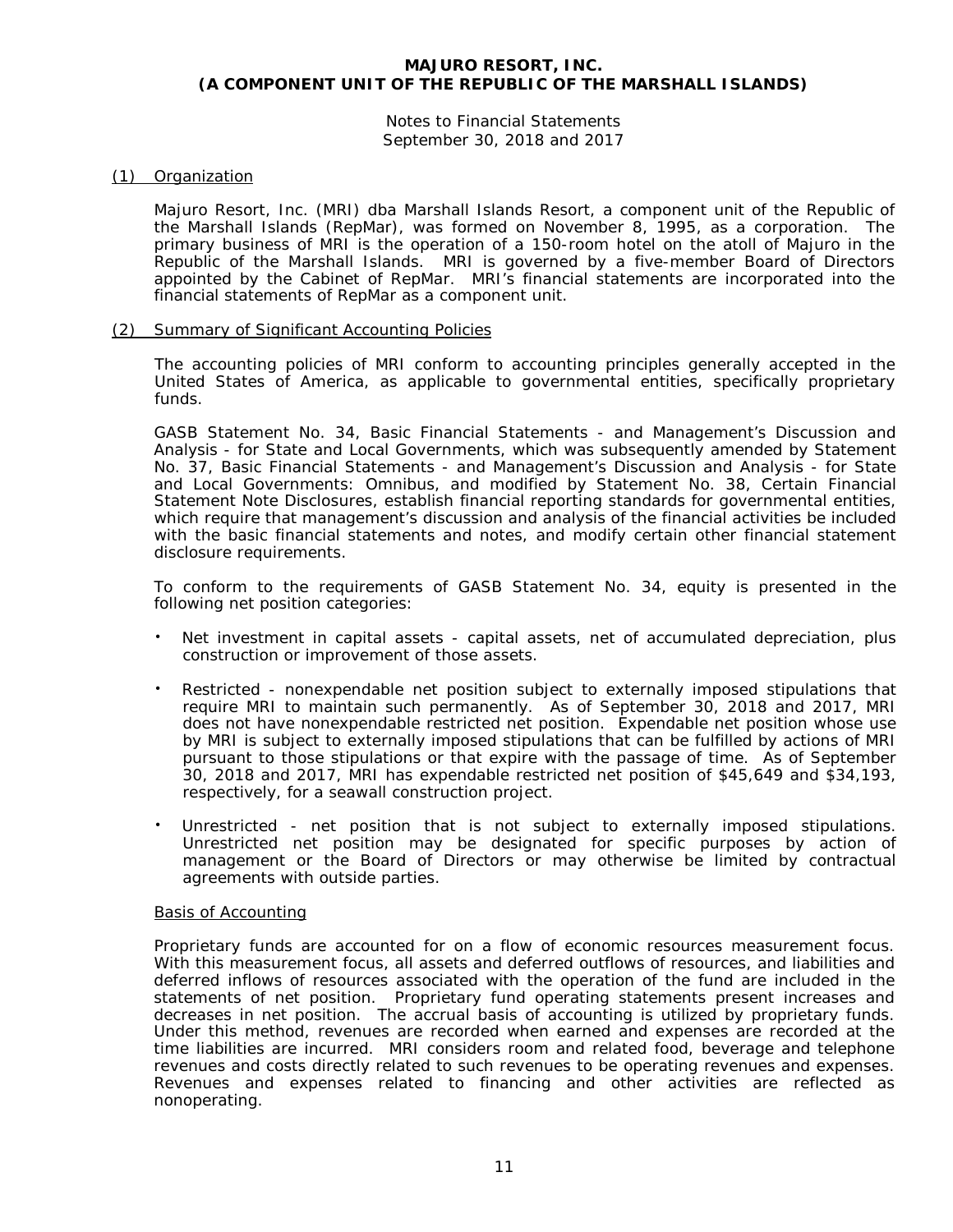# Notes to Financial Statements September 30, 2018 and 2017

#### (2) Summary of Significant Accounting Policies, Continued

#### Cash

Custodial risk is the risk that in the event of a bank failure, MRI's deposits may not be returned to it. Such deposits are not covered by depository insurance and are either uncollateralized or collateralized with securities held by the pledging financial institution or held by the pledging financial institution but not in the depositor-government's name. MRI does not have a deposit policy for custodial credit risk.

For purpose of the statements of net position and cash flows, cash is defined as cash on hand and cash held in demand accounts. As of September 30, 2018 and 2017, the carrying amount of cash were \$239,852 and \$326,073, respectively, and the corresponding bank balances were \$244,753 and \$360,770 respectively. Of the bank balances, \$169,524 and \$276,256, respectively, were maintained in a financial institution subject to Federal Deposit Insurance Corporation (FDIC) insurance with the remaining amounts of \$75,229 and \$84,514, respectively, being maintained in a financial institution not subject to depository insurance. As of September 30, 2018 and 2017, bank deposits in the amount of \$169,524 and \$250,000, respectively, were FDIC insured. MRI does not require collateralization of its cash deposits; therefore, deposit levels in excess of FDIC insurance coverage are uncollateralized. Accordingly, these deposits are exposed to custodial credit risk.

#### Receivables

All receivables are uncollateralized and are due from hotel customers and others located within the Republic of the Marshall Islands and the South Pacific region.

#### Allowance for Doubtful Accounts

The allowance for doubtful accounts is stated at an amount that management believes will be adequate to absorb possible losses on accounts receivable that may become uncollectible based on evaluations of the collectability of these accounts and prior collection experience. The allowance is established through a provision for bad debts charged to expense.

#### Inventories

Inventories are stated at the lower of cost (average costing) or market (net realizable value).

#### Operating Supplies

China, glass, linen, silverware and uniforms are charged to expense in the year of purchase.

#### Property, Plant and Equipment

Property, plant and equipment with a cost that equals or exceeds \$100 are capitalized. Such assets are stated at cost. Depreciation is calculated using the straight-line method based on the estimated useful lives of the respective assets.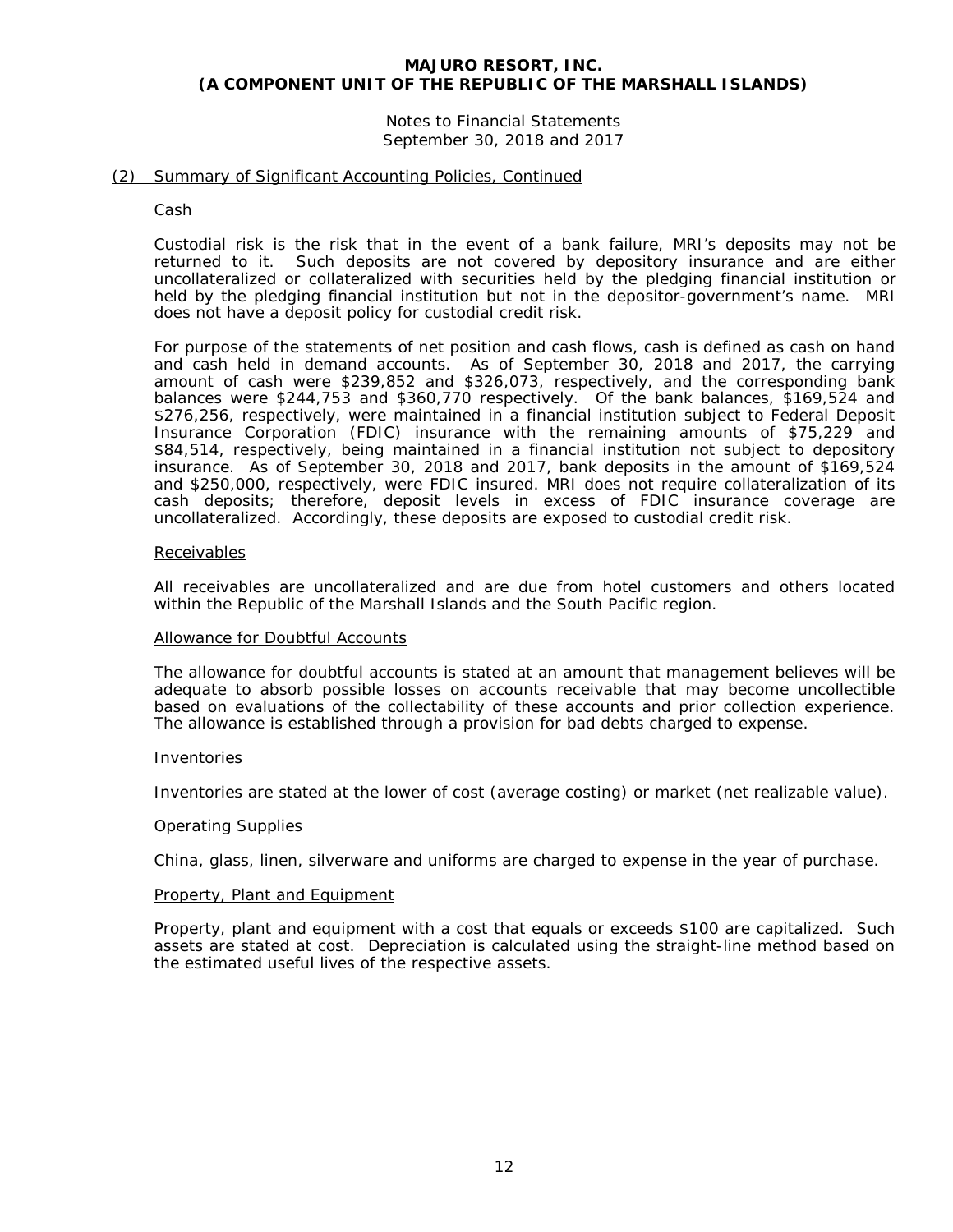Notes to Financial Statements September 30, 2018 and 2017

#### (2) Summary of Significant Accounting Policies, Continued

#### Deferred Outflows of Resources

In addition to assets, the statement of net position will sometimes report a separate section for deferred outflows of resources. This separate financial statement element represents a consumption of net position that applies to a future period and so will not be recognized as an outflow of resources (deduction of net position) until then. MRI has no items that qualify for reporting in this category.

#### Deferred Inflows of Resources

In addition to liabilities, the statement of net position will sometimes report a separate section for deferred inflows of resources. This separate financial statement element represents an acquisition of net position that applies to a future period and so will not be recognized as an inflow of resources (additions to net position) until then. MRI has no items that qualify for reporting in this category.

#### Taxes

Corporate profits are not subject to income tax in the Republic of the Marshall Islands. The Government of the Republic of the Marshall Islands imposes a gross receipts tax (GRT) of 3% on revenues. MRI, being a component unit of the Republic of the Marshall Islands as defined in the State-Owned Enterprises Act, 2015, is exempt from payment of GRT.

#### Advertising Costs

MRI expenses advertising costs as incurred. During the years ended September 30, 2018 and 2017, MRI incurred advertising costs of \$14,336 and \$18,750, respectively.

#### Compensated Absences

Vested or accumulated vacation leave is recorded as an expense and liability as the benefits accrue to employees. No liability is recorded for nonvesting accumulating rights to receive sick benefits. As of September 30, 2018 and 2017, the accumulated vacation leave liability amounted to \$73,712 and \$48,389, respectively, and is included within the statements of net position as accrued expenses.

# New Accounting Standards

During the year ended September 30, 2018, MRI implemented the following pronouncements:

- GASB Statement No. 75, *Accounting and Financial Reporting for Postemployment Benefits Other Than Pensions, which replaces the requirements of Statements No. 45, Accounting and Financial Reporting by Employers for Postemployment Benefits Other Than Pensions, as amended*, and No. 57, OPEB *Measurements by Agent Employers and Agent Multiple-Employer Plans*, and provides guidance on reporting by governments that provide OPEB to their employees and for governments that finance OPEB for employees of other governments.
- GASB Statement No. 81, *Irrevocable Split-Interest Agreements*, which improves accounting and financial reporting for irrevocable split-interest agreements by providing recognition and measurement guidance for situations in which a government is a beneficiary of the agreement.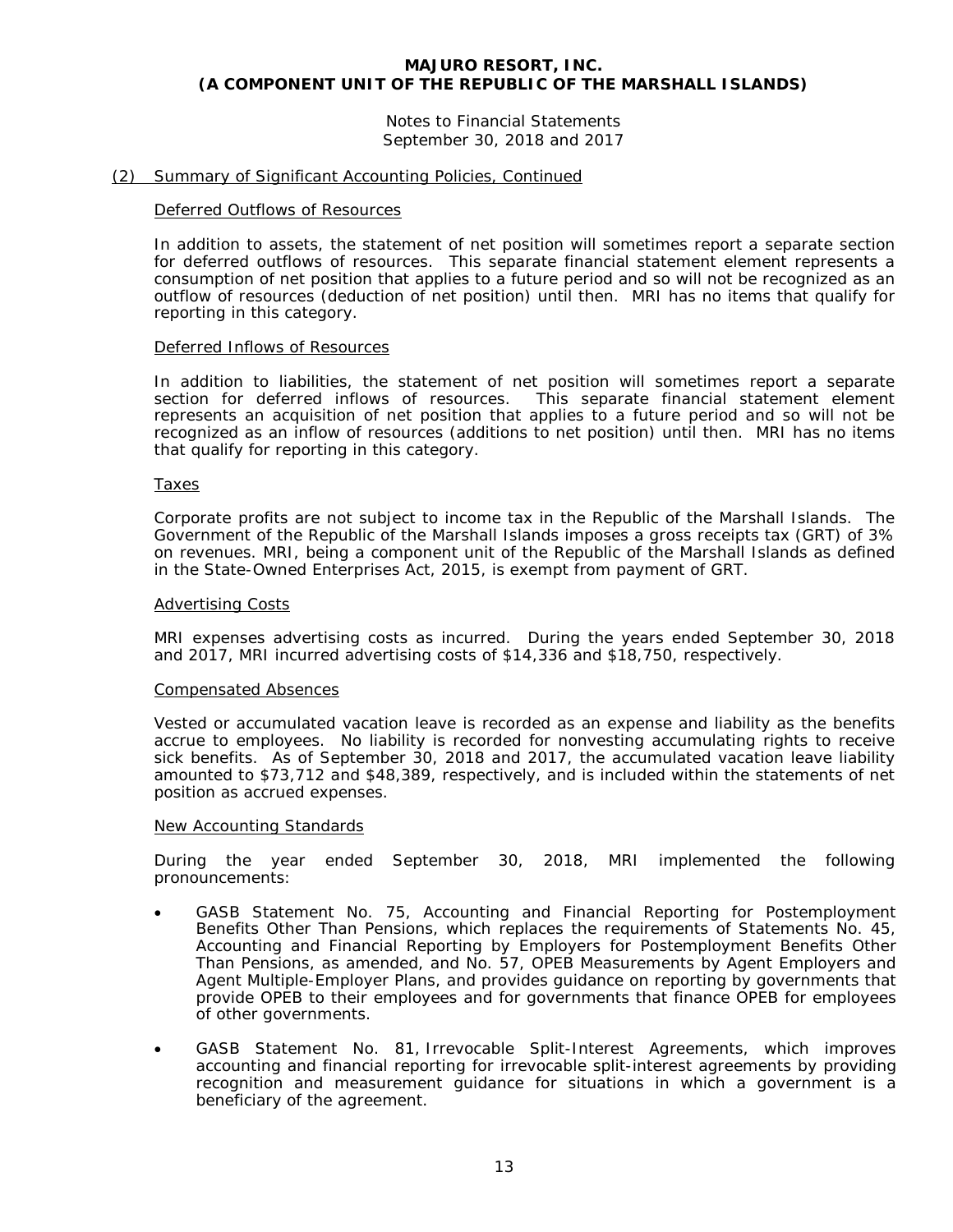Notes to Financial Statements September 30, 2018 and 2017

#### (2) Summary of Significant Accounting Policies, Continued

New Accounting Standards, Continued

- GASB Statement No. 85, *Omnibus 2017*, which address practice issues that have been identified during implementation and application of certain GASB Statements including issues related to blending component units, goodwill, fair value measurement and application, and postemployment benefits (pensions and other postemployment benefits).
- GASB issued Statement No. 86, *Certain Debt Extinguishment Issues*, which improves consistency in accounting and financial reporting for in-substance defeasance of debt.

The implementation of these standards did not have a material effect on the accompanying financial statements.

In November 2016, GASB issued Statement No. 83, *Certain Asset Retirement Obligations*, which addresses accounting and financial reporting for certain asset retirement obligations (AROs) associated with the retirement of a tangible capital asset. The provisions in Statement No. 83 are effective for fiscal years beginning after June 15, 2018. Management does not believe that the implementation of this statement will have a material effect on the financial statements.

In January 2017, GASB issued Statement No. 84, *Fiduciary Activities*, which establishes criteria for identifying fiduciary activities of all state and local governments. The provisions in Statement No. 84 are effective for fiscal years beginning after December 15, 2018. Management does not believe that the implementation of this statement will have a material effect on the financial statements.

In June 2017, GASB issued Statement No. 87, *Leases*, which establishes a single model for lease accounting based on the foundational principle that leases are financings of the right to use an underlying asset. The provisions in Statement No. 87 are effective for fiscal years beginning after December 15, 2019. Management has yet to determine whether the implementation of this statement will have a material effect on the financial statements.

In April 2018, GASB issued Statement No. 88, *Certain Disclosures Related to Debt, including Direct Borrowings and Direct Placements*, which improves the information that is disclosed in notes to government financial statements related to debt, including direct borrowings and direct placements. The provisions in Statement No. 88 are effective for fiscal years beginning after June 15, 2018. Management does not believe that the implementation of this statement will have a material effect on the financial statements.

In June 2018, GASB issued Statement No. 89, *Accounting for Interest Cost Incurred before the End of a Construction Period*, which requires that interest cost incurred before the end of a construction period be recognized as an expense in the period in which the cost is incurred for financial statements prepared using the economic resources measurement focus. The provisions in Statement No. 89 are effective for fiscal years beginning after December 15, 2019. Management does not believe that the implementation of this statement will have a material effect on the financial statements.

In August 2018, GASB issued Statement No. 90, *Majority Equity Interests – an Amendment of GASB Statements No. 14 and No. 61,* which improves the consistency and comparability of reporting a government's majority equity interest in a legally separate organization and the relevance of financial statement information for certain component units. The provisions in Statement No. 90 are effective for fiscal years beginning after December 15, 2018. Management does not believe that the implementation of this statement will have a material effect on the financial statements.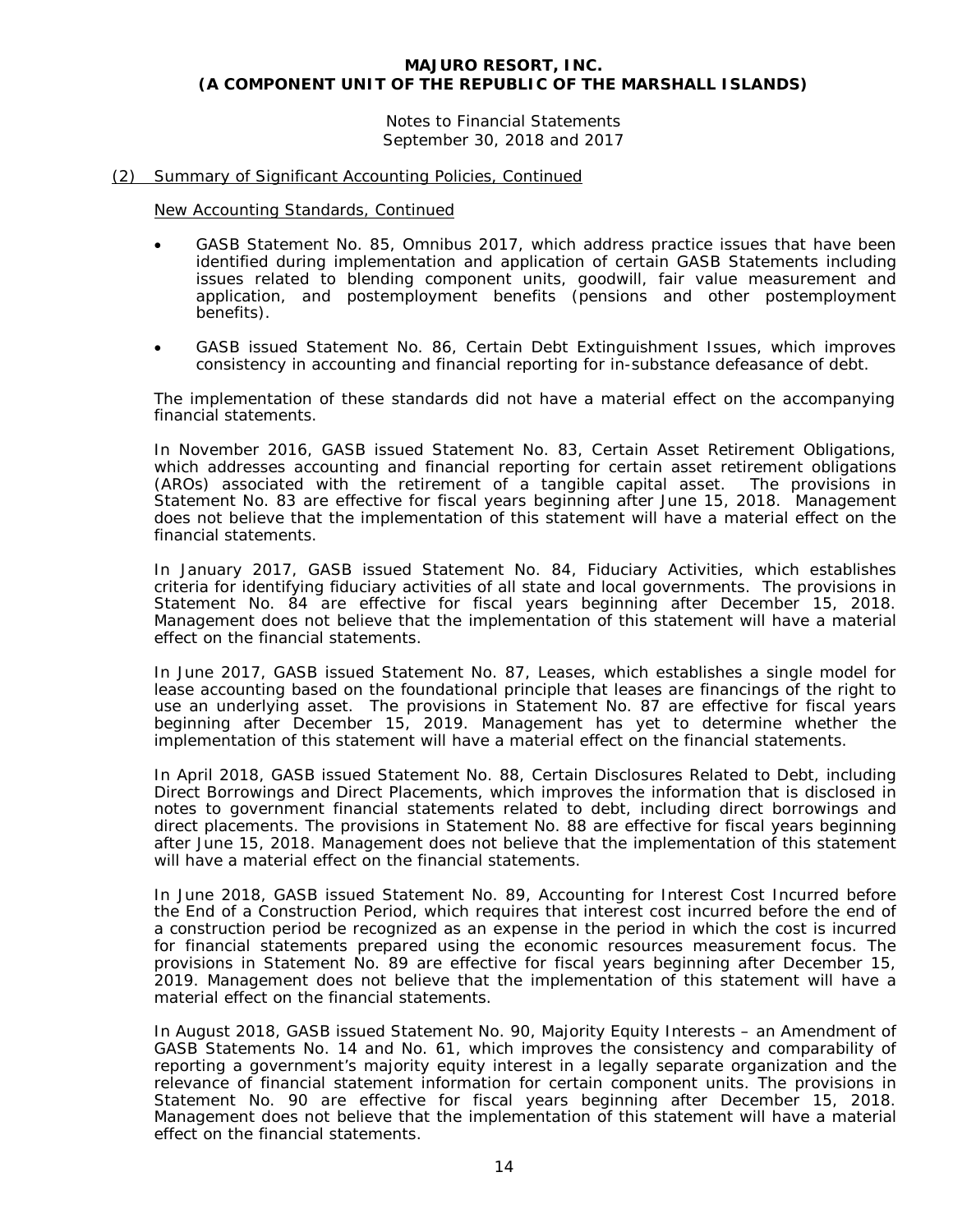Notes to Financial Statements September 30, 2018 and 2017

#### (2) Summary of Significant Accounting Policies, Continued

#### Estimates

The preparation of financial statements in accordance with accounting principles generally accepted in the United States of America requires management to make estimates and assumptions that affect the reported amounts of assets and deferred outflows of resources, liabilities and deferred inflows of resources, and disclosure of contingent assets and liabilities at the date of the financial statements and the reported amounts of revenues and expenses during the reporting period. Actual results could differ from those estimates.

#### (3) Risk Management

MRI is exposed to various risks of loss related to torts; theft of, damage to, and destruction of assets; errors and omissions, injuries to employees; and natural disasters. MRI has elected to purchase commercial insurance from independent third parties for the risks of loss to which it is exposed. Settled claims from these risks have not exceeded commercial insurance coverage for the past three years. MRI does not maintain general liability insurance; property insurance; and fire, lightning and typhoon insurance for its hotel building and contents. In the event of an insurable loss, MRI may be self-insured to a material extent.

#### (4) Property, Plant and Equipment

Depreciable capital asset activities for the years ended September 30, 2018 and 2017 were as follows:

|                               |                           |                    | 2018             |                  |                       |
|-------------------------------|---------------------------|--------------------|------------------|------------------|-----------------------|
|                               | Estimated<br>Useful Lives | October 1,<br>2017 | Additions        | <b>Disposals</b> | September 30,<br>2018 |
| Building and structure        | 17 years                  | 2,775,406<br>\$    | \$<br>22,710     | \$               | 2,798,116<br>\$       |
| Furniture and fixtures        | 3 years                   | 1,685,716          | 65,481           | (5,480)          | 1,745,717             |
| Office equipment              | 3 years                   | 251,846            | 1,096            |                  | 252,942               |
| Other equipment               | 3 years                   | 113,938            | 487              |                  | 114,425               |
| Motor vehicles                | 3 years                   | 349,154            | 1,603            | (17,500)         | 333,257               |
|                               |                           | 5,176,060          | 91,377           | (22,980)         | 5,244,457             |
| Less accumulated depreciation |                           | (3,927,767)        | <u>(325,701)</u> | 22,980           | <u>(4,230,488)</u>    |
|                               |                           | 1,248,293<br>\$    | (234, 324)<br>\$ | \$               | 1,013,969<br>\$       |
|                               |                           |                    | 2017             |                  |                       |
|                               | Estimated                 | October 1.         |                  |                  | September 30,         |
|                               | Useful Lives              | 2016               | Additions        | <b>Disposals</b> | 2017                  |
| Building and structure        | 17 years                  | 2,714,168<br>\$.   | 61,238<br>\$     | \$               | 2,775,406<br>S        |
| Furniture and fixtures        | 3 years                   | 1,547,086          | 140,828          | (2, 198)         | 1,685,716             |
| Office equipment              | 3 years                   | 249,296            | 2,550            |                  | 251,846               |
| Other equipment               | 3 years                   | 113,638            | 300              |                  | 113,938               |
| Motor vehicles                | 3 years                   | 299,953            | 49,201           |                  | 349,154               |
|                               |                           | 4,924,141          | 254,117          | (2, 198)         | 5,176,060             |
| Less accumulated depreciation |                           | (3,608,640)        | (320, 776)       | 1,649            | (3,927,767)           |
|                               |                           | 1,315,501<br>\$    | \$<br>(66, 659)  | \$<br>(549)      | 1,248,293<br>\$       |

Non-depreciable capital asset activities for the years ended September 30, 2018 and 2017 included additions of \$62,944 and \$35,808, respectively, pertain to the construction of a seawall still under construction as of September 30, 2018 and 2017.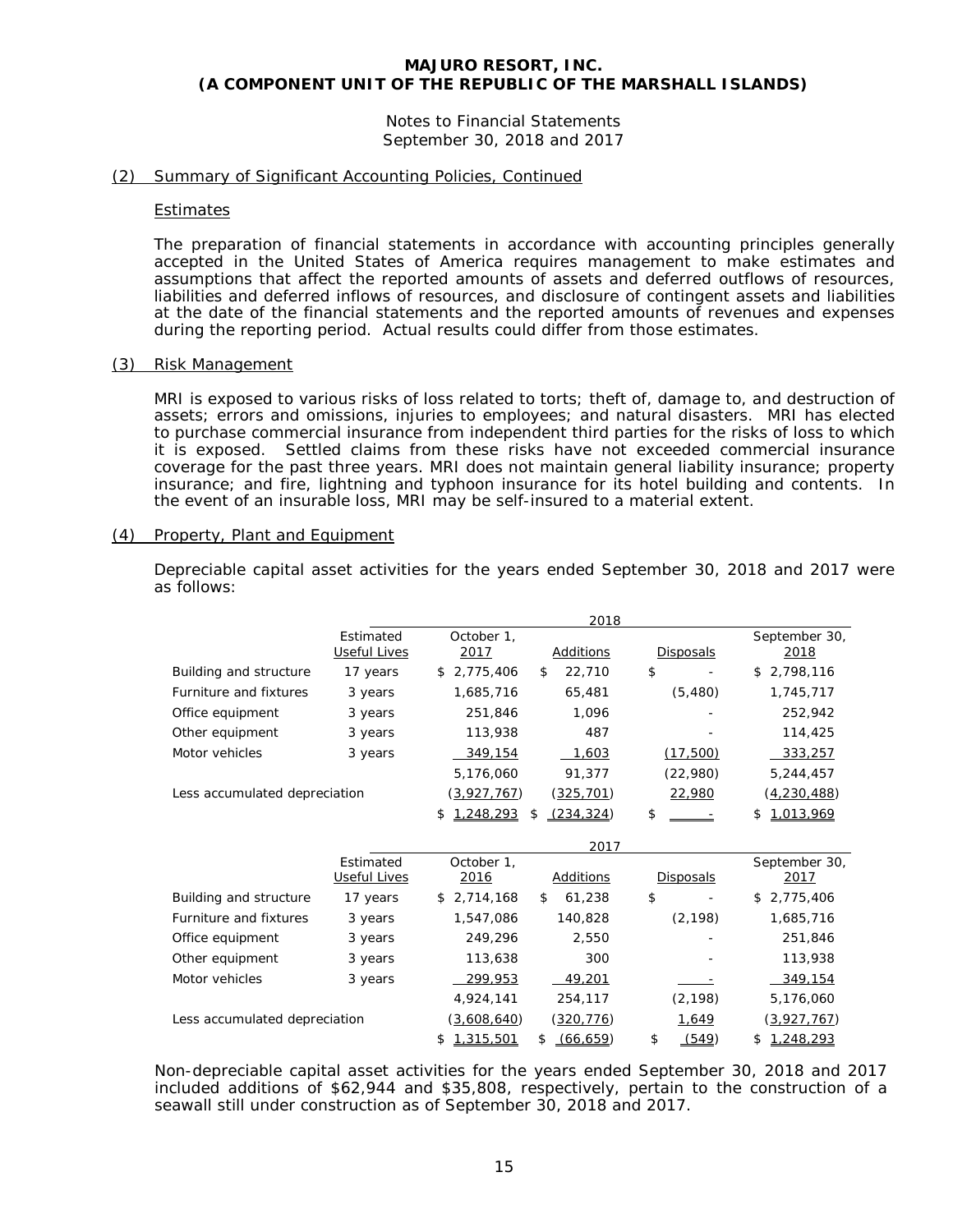Notes to Financial Statements September 30, 2018 and 2017

#### (5) Related Party Transactions

MRI is a component unit of RepMar and is therefore affiliated with all RepMar-owned and affiliated entities.

MRI's hotel service is provided to RepMar and all RepMar-owned and affiliated entities. Services are provided to these entities at the same rates charged to third parties; however, MRI provides more favorable payment terms to its affiliates than those afforded to third parties.

MRI utilizes services from certain affiliated entities at substantially more favorable terms than those incurred from third parties.

A summary of related party balances and transactions as of September 30, 2018 and 2017 and for the years then ended are as follows:

|                                                                           |                   |                 | 2018        |              |
|---------------------------------------------------------------------------|-------------------|-----------------|-------------|--------------|
|                                                                           | Revenues          | <b>Expenses</b> | Receivables | Payables     |
| RepMar                                                                    | $$475,269$ \$     | 122,148         | \$281,145   | 9,034<br>\$  |
| Marshalls Energy Company, Inc.                                            | 15,048            | 459,365         | 12,735      | 563,243      |
| Marshall Islands National                                                 |                   |                 |             |              |
| <b>Telecommunications Authority</b>                                       | 12,764            | 104,693         | 4,405       | 14,799       |
| Marshall Islands Social Security                                          |                   |                 |             |              |
| Administration                                                            | 520               | 278,822         | 289         | 65,270       |
| Majuro Water and Sewer Company, Inc.<br>Marshall Islands Marine Resources | 1,414             | 46,588          | 1,653       | 2,767        |
| Authority                                                                 | 44,465            |                 | 23,971      |              |
| College of Marshall Islands                                               | 97,242            |                 | 22,854      |              |
| Marshall Islands Development Bank                                         | 3,125             | 59,425          | 21,070      | 3,072        |
| Other                                                                     | 41,007            | 97,439          | 31,892      | 8,249        |
|                                                                           | \$ <u>690,855</u> | \$1,168,480     | \$400,014   | \$666,434    |
|                                                                           |                   |                 | 2017        |              |
|                                                                           | Revenues          | <b>Expenses</b> | Receivables | Payables     |
| RepMar                                                                    | \$518,677         | \$105,614       | \$282,267   | 43,931<br>\$ |
| Marshalls Energy Company, Inc.<br>Marshall Islands National               | 12,000            | 447,279         | 7,499       | 539,354      |
| Telecommunications Authority<br>Marshall Islands Social Security          | 20,381            | 99,744          | 634         | 4,263        |
| Administration                                                            | 536               | 249,632         | 289         | 121,516      |
| Majuro Water and Sewer Company, Inc.<br>Marshall Islands Marine Resources | 1,724             | 47,305          | 624         | 4,434        |
| Authority                                                                 | 42,086            |                 | 6,802       |              |
| College of Marshall Islands                                               | 60,395            |                 | 6,966       |              |
| Marshall Islands Development Bank                                         | 1,208             |                 | 1,840       |              |
| Other                                                                     | 69,380            | 96,507          | 32,203      | 7,451        |
|                                                                           | \$726,387         | \$1,046,081     | \$339,124   | \$720,949    |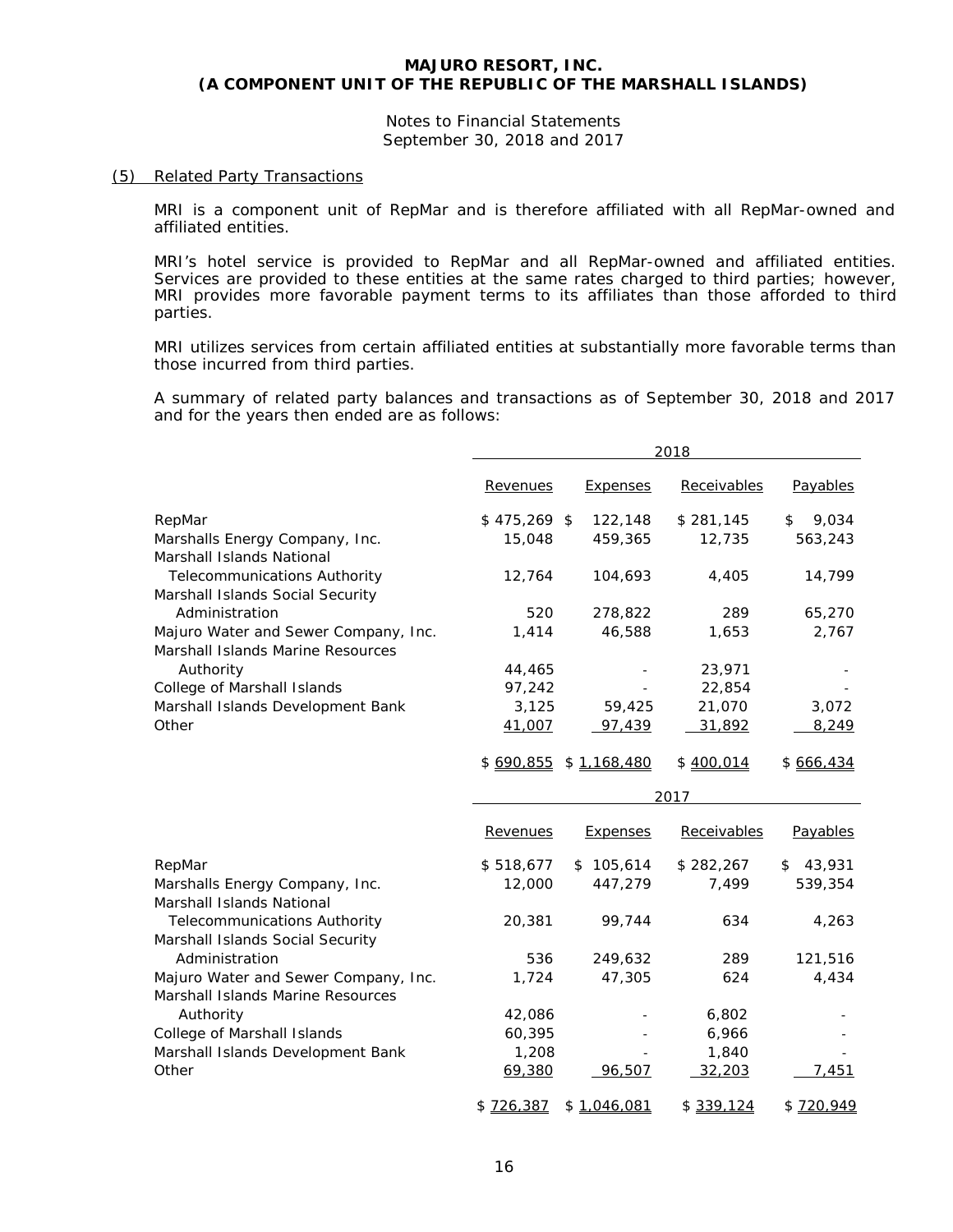Notes to Financial Statements September 30, 2018 and 2017

#### (5) Related Party Transactions, Continued

During each of the years ended September 30, 2018 and 2017, MRI received \$74,400 appropriations from RepMar for the construction of a seawall. As of September 30, 2018 and 2017, MRI has yet to expend \$45,649 and \$34,193, respectively, of these appropriations, which is restricted within net position.

Receivables from affiliates are uncollateralized, interest free and have no set repayment terms.

#### (6) Commitment and Contingencies

#### Commitment

MRI leases the land on which the hotel is situated at \$10,212 per year plus 2.5% of gross revenue earned. These payments are suspended until such time as any person or entity other than RepMar or any agency thereof holds 75% of the ownership of the lessee, or its successor in the interest in the hotel. The lease also requires that 5% of the initial outstanding shares of the lessee or its successor be issued to the lessor. Neither MRI nor RepMar have issued shares to the lessor at September 30, 2018 and 2017.

MRI leases business space to a commercial entity at \$2,000/month expiring on November 30, 2018, subject to an annual renewal.

MRI entered an agreement with Marshall Islands Development Bank (MIDB) for the management of Hotel Ebeye and Restaurant that is owned by MIDB. The agreement is from October 13, 2017 to October 14, 2019. Per agreement, MRI shall operate, manage and maintain the hotel and shall be paid an operator fee in an amount equal to 5% of the aggregate cost to MIDB for materials, equipment, and labor with respect to the renovations to be made in the hotel, except for cost of soft goods, such as linens, bed spreads, curtains, draperies and case goods such as furniture, television sets and wall decorations. MIDB shall also advance to MRI an amount not exceeding \$15,000 as startup cost for the operation of the hotel. On the other hand, MRI shall pay MIDB 1) \$4,150 within 6 months after taking over the operation of the hotel, or during the renovation, 2) \$5,000 monthly after 6 months or renovation, whichever is earlier and 3) 5% of the net revenue of the hotel after deducting the adjusted gross revenue, payable at the end of the twelve-month period.

#### Contingencies

The accompanying financial statements have been prepared in accordance with accounting principles generally accepted in the United States of America, which contemplates the continuation of MRI as a going concern. MRI reported an operating loss of \$134,272 during the year ended September 30, 2017, and used a substantial amount of working capital in its operations resulting in a working capital deficiency of \$595,861 and \$891,370 as of September 30, 2018 and 2017, respectively. Management acknowledges that it is currently dependent on RepMar for cash funding in order to maintain MRI as a going concern. Although RepMar has provided funding in the past, MRI does not have a formal agreement with RepMar to provide funds in the future. Management believes that the continuation of MRI's operations is dependent upon the future financial support of RepMar, deferment in payment of certain liabilities, and/or significant improvements in operations.

In view of these matters, realization of a major portion of the assets in the accompanying statement of net position at September 30, 2018, is dependent upon continued operations of MRI, which, in turn, is dependent upon MRI's ability to provide service to its customers and the success of future operations. Management believes that actions presently being undertaken to revise MRI's operating requirements, including the generation of positive cash flows from operations, and increasing occupancy rates and average room rates, provide the opportunity for MRI to continue as a going concern.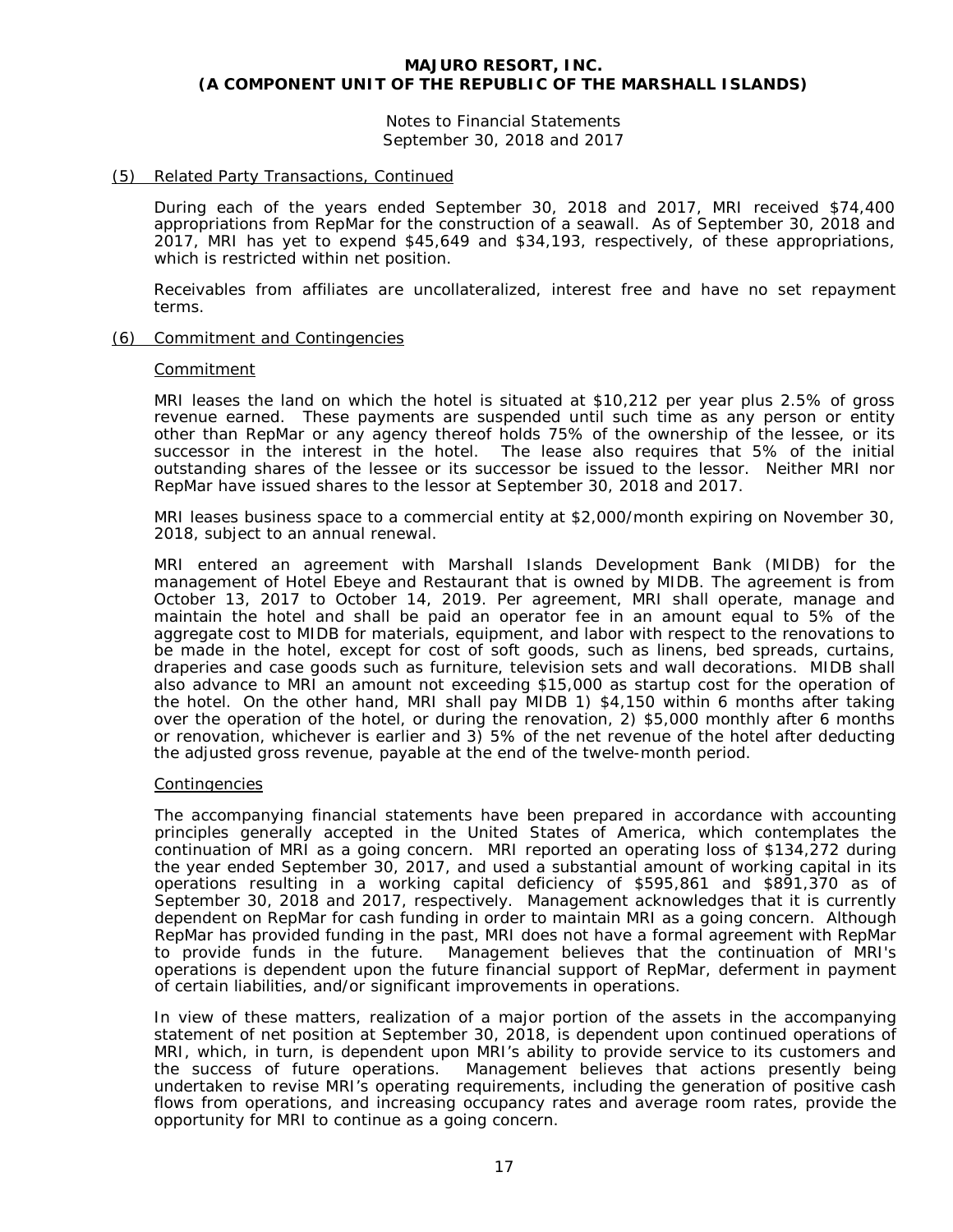Notes to Financial Statements September 30, 2018 and 2017

#### (6) Commitment and Contingencies, Continued

#### Contingencies, Continued

MRI did not file sales and local government taxes until August 2014, which may not be in compliance with Majuro Atoll Local Government (Malgov) local ordinances. As a result, sales taxes of \$334,415 in both years and local government taxes of \$341,315 and \$345,391 as of September 30, 2018 and 2017, respectively, remain outstanding and of which \$486,660 and \$486,928, are included as accrued expenses in the accompanying statements of net position. Unfavorable resolution of this matter could expose MRI to additional penalties and interest. Penalties and interest are estimated to be \$162,175 and \$163,153 as of September 30, 2018 and 2017, respectively. No such action has yet been filed. At September 30, 2018 and 2017, the financial statements do not include any adjustments that might result from the outcome of this uncertainty. Management is currently negotiating the settlement of sales and local government taxes with Malgov.

At September 30, 2018 and 2017, MRI is liable for delinquent withholding taxes, totaling \$9,034 and \$43,931, respectively. On November 12, 2013, MRI entered into an agreement with RepMar to resolve the settlement of certain delinquent withholding taxes whereby RepMar will deduct 20% from all payments due to MRI until such time that the delinquent withholding taxes liability has been fully satisfied. In addition, RepMar agreed to waive the payment of penalties and interest as long as MRI remains current on withholding taxes payable commencing October 2013. As of September 30, 2018 and 2017, MRI has remitted current withholding taxes.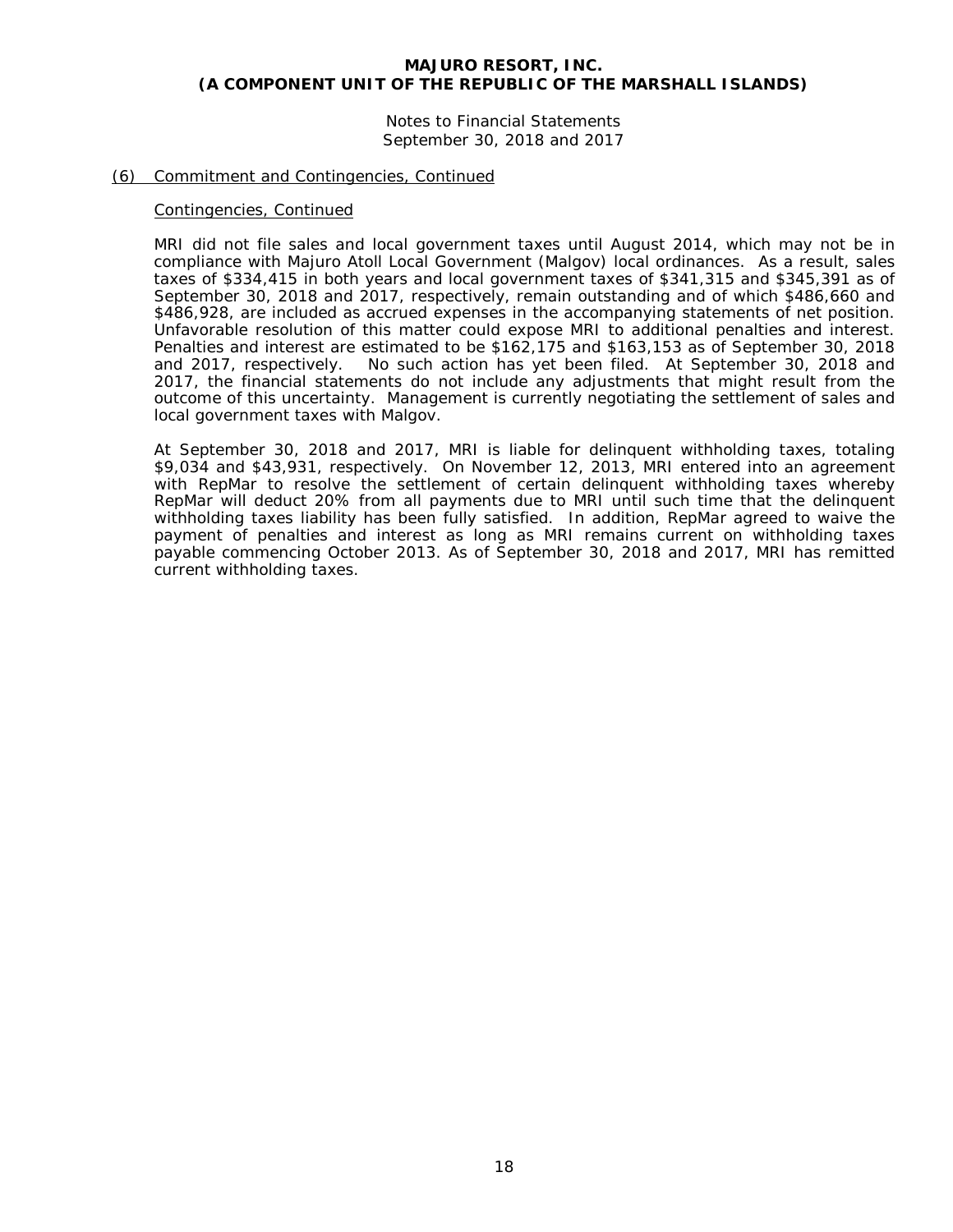

Deloitte & Touche LLP 361 South Marine Corps Drive Tamuning, GU 96913-3973  $IISA$ 

Tel: +1 (671) 646-3884 Fax:  $+1$  (671) 649-4265

www.deloitte.com

#### **INDEPENDENT AUDITORS' REPORT ON INTERNAL CONTROL OVER FINANCIAL REPORTING AND ON COMPLIANCE AND OTHER MATTERS BASED ON AN AUDIT OF FINANCIAL STATEMENTS PERFORMED IN ACCORDANCE WITH** *GOVERNMENT AUDITING STANDARDS*

Board of Directors Majuro Resort, Inc.:

We have audited, in accordance with the auditing standards generally accepted in the United States of America and the standards applicable to financial audits contained in *Government Auditing Standards* issued by the Comptroller General of the United States, the financial statements of Majuro Resort, Inc. (MRI), which comprise the statement of net position as of September 30, 2018, and the statements of revenues, expenses and changes in net position and of cash flows for the year then ended and the related notes to the financial statements, and have issued our report thereon dated June 14, 2019. Our report included an emphasis-of-matter paragraph regarding a going concern uncertainty.

# **Internal Control Over Financial Reporting**

In planning and performing our audit of the financial statements, we considered MRI's internal control over financial reporting (internal control) to determine the audit procedures that are appropriate in the circumstances for the purpose of expressing our opinion on the financial statements, but not for the purpose of expressing an opinion on the effectiveness of MRI's internal control. Accordingly, we do not express an opinion on the effectiveness of MRI's internal control.

A *deficiency in internal control* exists when the design or operation of a control does not allow management or employees, in the normal course of performing their assigned functions, to prevent, or detect and correct, misstatements on a timely basis. A *material weakness* is a deficiency, or a combination of deficiencies, in internal control such that there is a reasonable possibility that a material misstatement of the entity's financial statements will not be prevented, or detected and corrected on a timely basis. A *significant deficiency* is a deficiency, or a combination of deficiencies, in internal control that is less severe than a material weakness, yet important enough to merit attention by those charged with governance.

Our consideration of internal control was for the limited purpose described in the first paragraph of this section and was not designed to identify all deficiencies in internal control that might be material weaknesses or significant deficiencies and therefore, material weaknesses or significant deficiencies may exist that were not identified. Given these limitations, during our audit we did not identify any deficiencies in internal control that we consider to be material weaknesses. We did identify certain deficiencies in internal control, described in the accompanying Schedule of Findings and Responses as item 2018-004 that we consider to be significant deficiencies.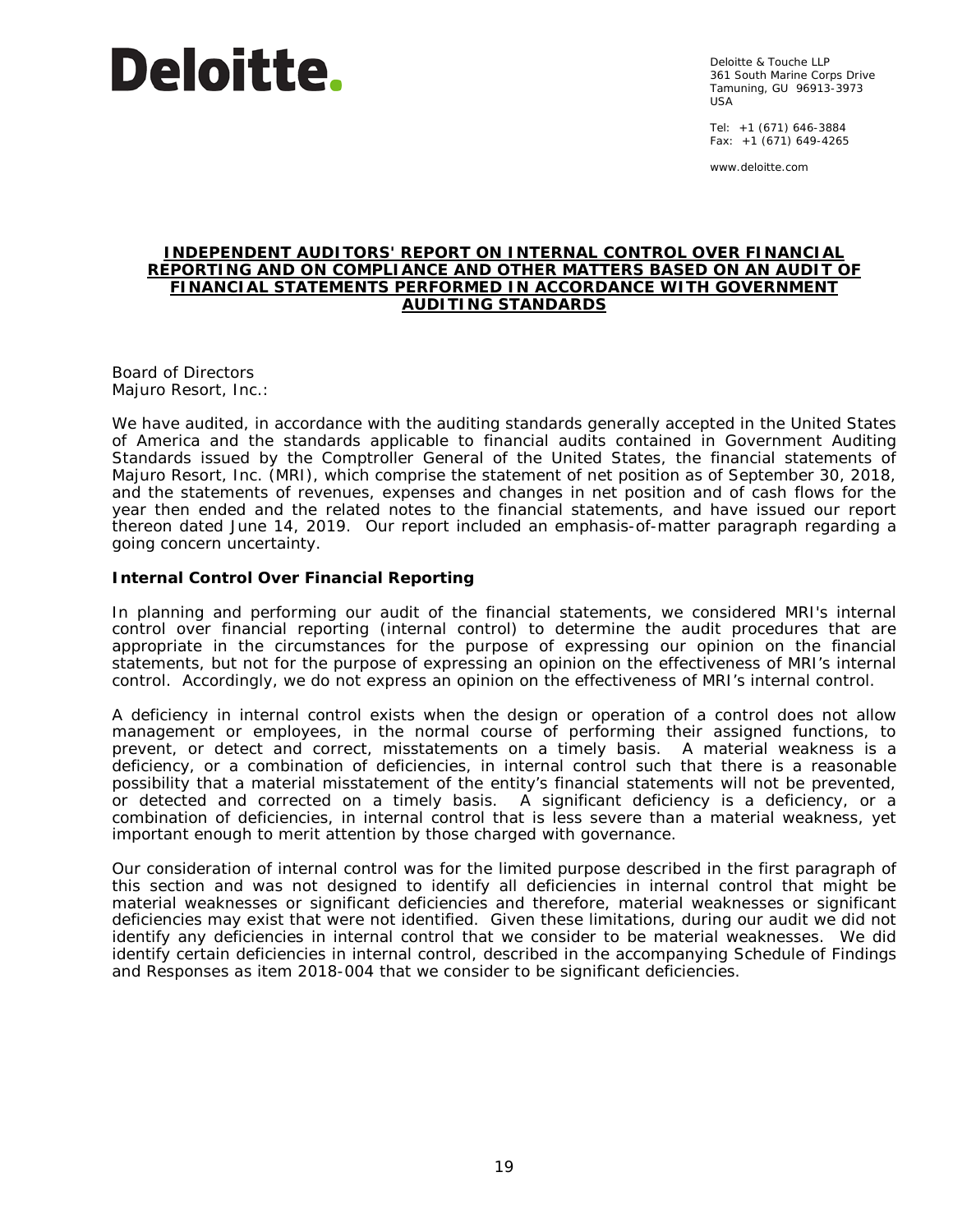# Deloitte.

# **Compliance and Other Matters**

As part of obtaining reasonable assurance about whether MRI's financial statements are free from material misstatement, we performed tests of its compliance with certain provisions of laws, regulations, contracts, and grant agreements, noncompliance with which could have a direct and material effect on the determination of financial statement amounts. However, providing an opinion on compliance with those provisions was not an objective of our audit, and accordingly, we do not express such an opinion. The results of our tests disclosed instances of noncompliance or other matters that are required to be reported under *Government Auditing Standards* and which are described in the accompanying Schedule of Findings and Responses as items 2018-001 through 2018-003.

# **MRI's Response to Findings**

MRI's responses to the findings identified in our audit are described in the accompanying Schedule of Findings and Responses. MRI's responses were not subjected to the auditing procedures applied in the audit of the financial statements and, accordingly, we express no opinion on them.

# **Purpose of this Report**

The purpose of this report is solely to describe the scope of our testing of internal control and compliance and the results of that testing, and not to provide an opinion on the effectiveness of the entity's internal control or on compliance. This report is an integral part of an audit performed in accordance with *Government Auditing Standards* in considering the entity's internal control and compliance. Accordingly, this communication is not suitable for any other purpose.

 $\sqrt{d^2 + 1}$ 

June 14, 2019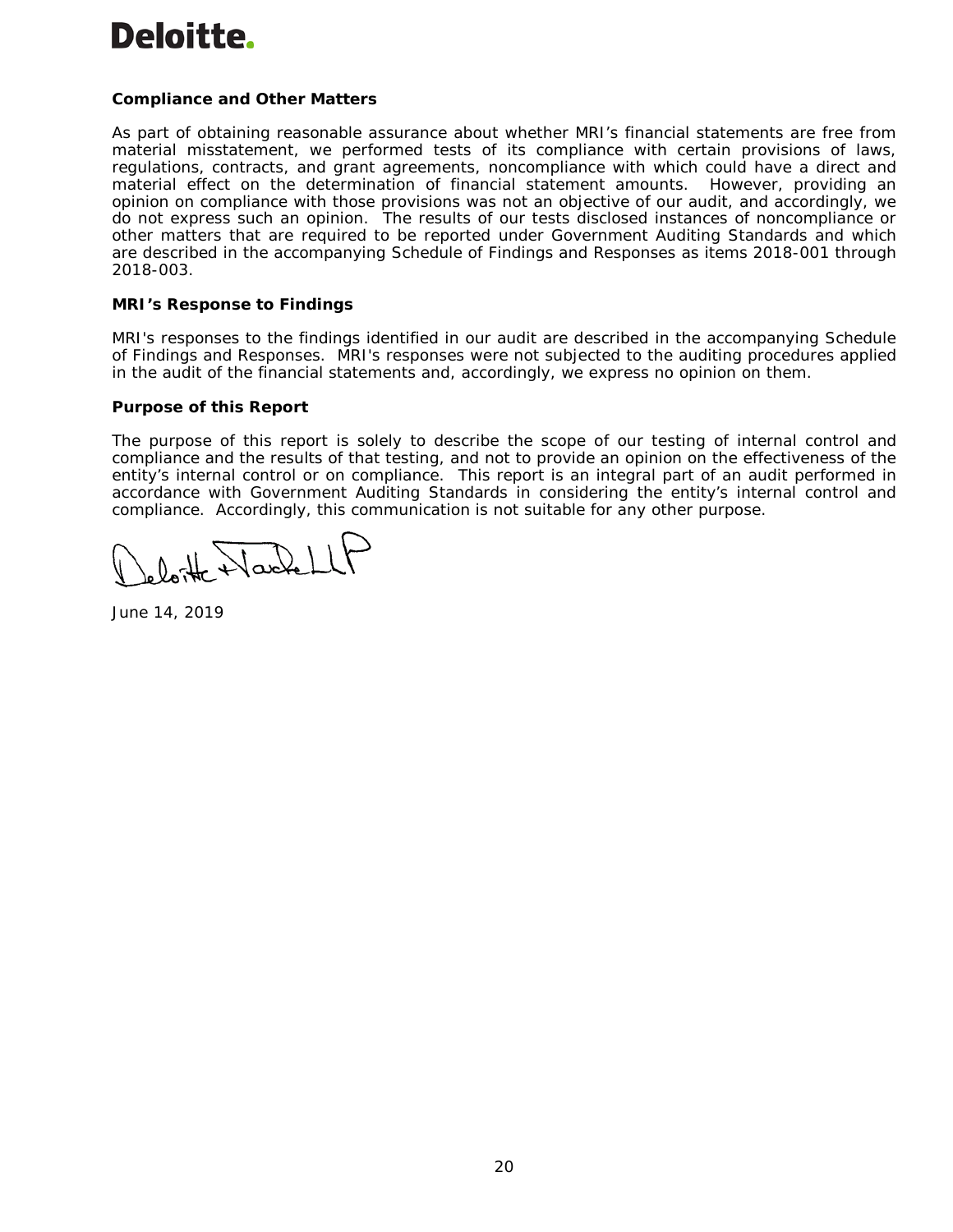Schedule of Findings and Responses Year Ended September 30, 2018

Finding No.: 2018-001 Area: Prior Year Sales and Local Government Tax

Criteria: Majuro Atoll Local Government (Malgov) local ordinances require payment of 4% sales tax and three dollar per night room tax by consumers and these taxes are to be remitted to Malgov on a monthly basis.

Condition: Management accrued and filed sales and local taxes during FY18. However, potential interest and penalties for prior year unrecorded sales taxes and unfiled sales and local taxes have not been recorded as management believes that the amount can be negotiated with Malgov.

Cause: MRI did not pay these taxes as management believes that they paid for the sales tax when MRI purchased items. Management believes paying the sales tax would result in double taxation. Local government hotel room taxes were not paid since management believes that MRI is owned by RepMar.

Effect: Noncompliance with local laws and regulations could result from this condition which may result in penalties and interest.

Prior Year Status: Non-filing of sales and local government taxes was reported as a finding in the audits of MRI for fiscal years 2006 through 2017.

Recommendation: We recommend that MRI initiate discussions with Malgov regarding interest and penalties on prior year unrecorded sales taxes and unfiled sales and local taxes.

Auditee Response and Corrective Action Plan: In August 2015, MRI management made efforts in discussing the matter with Malgov. Since then, MRI paid its obligations on a regular basis, leaving the prior year balances which are being discussed between the Ministry of Finance (MOF) & Malgov.

There is an ongoing proposal from MRI management to deduct 20% from all the incoming collections from MOF and to apply this against MRI's payable to Malgov, until such time the liabilities have been fully paid off. This is same as what have been done from the prior years account between MOF & MRI to pay off the unpaid withholding taxes.

There is no final decision yet and MRI management is still waiting for the updates based on the discussions between MOF & Malgov.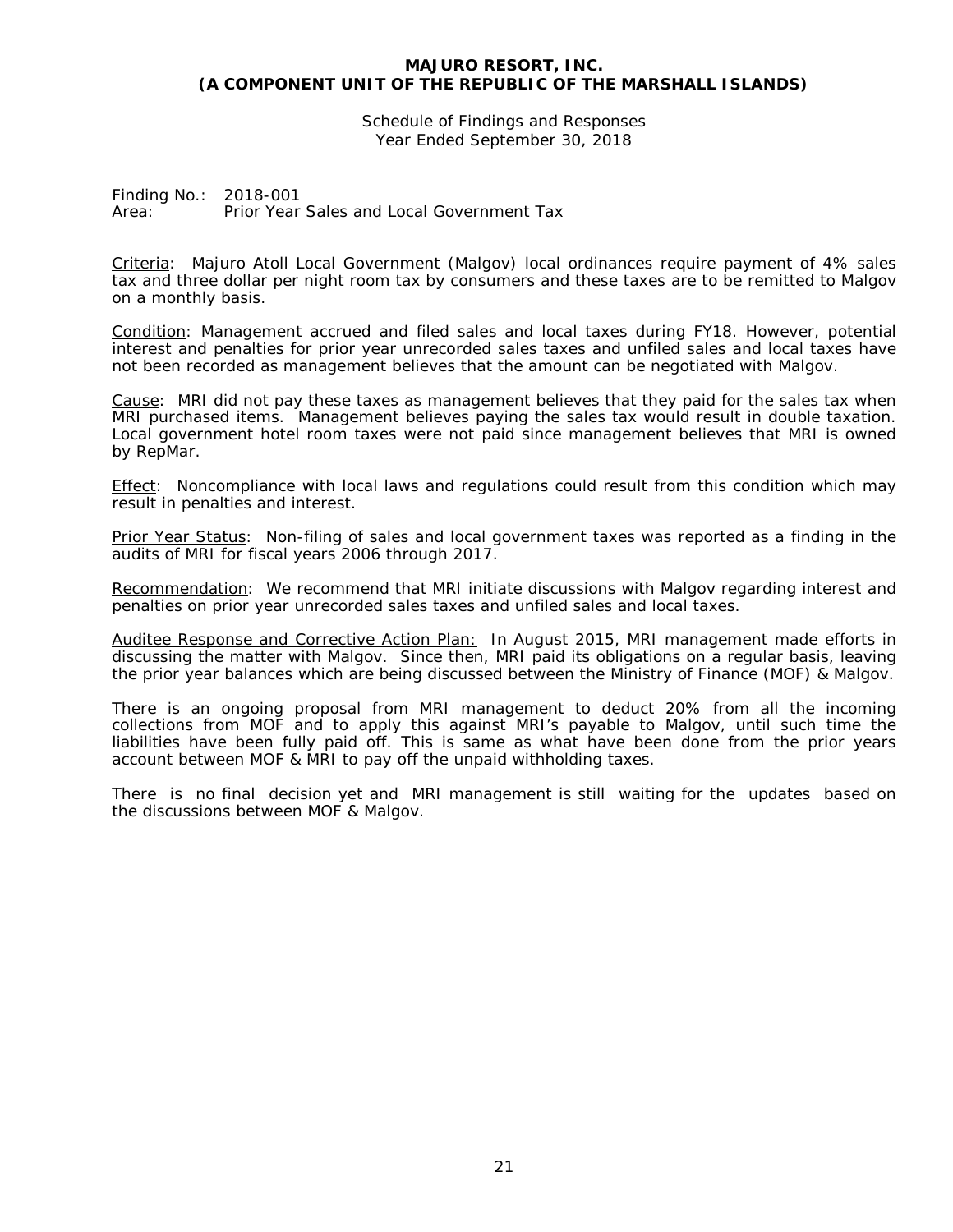Schedule of Findings and Responses, Continued Year Ended September 30, 2018

Finding No.: 2018-002 Area: Local Noncompliance

Criteria: Sections 131 and 215 of the RepMar Social Security Act of 1990 and the Social Security Health Fund Act of 1991, respectively, state that no later than the tenth day after the end of each quarter, each employer shall submit to Social Security Administration report of wages and salaries paid by the employer, and the contributions due from the employer, under Sections 129 and 130, and 213, and 214, respectively, and pay into the Fund the contributions due.

Condition: MRI filed and paid employer and employee contributions withheld for the year ended September 30, 2018 in a manner inconsistent with the criteria. For the quarter ended September 30, 2018, MRI filed the return on 11/5/2018; however, payment of contributions were as follows:

- 1. Partial payment on 11/20/2018 (cash receipt  $\#$  89382) of \$15,000<br>2. Partial payment on 1/3/2019 (cash receipt  $\#$  89745) of \$15,000
- Partial payment on  $1/3/2019$  (cash receipt  $\#$  89745) of \$15,000
- 3. Final payment on 1/3/2019 (cash receipt # 89898) of \$34,954

Cause: The cause of the above condition is lack of established policies and procedures that meet compliance with the Social Security Act of 1990 and the Social Security Health Fund Act of 1991.

Effect: The effect of the above condition is noncompliance with the Social Security Act of 1990 and the Social Security Health Fund Act of 1991.

Recommendation: We recommend that management comply with the Social Security Act of 1990 and the Social Security Health Fund Act of 1991.

Auditee Response and Corrective Action Plan: MRI is not in compliance with the Social security Act of 1990 and the Social Security Health Fund Act of 1991 mainly due to insufficiency of cash collection. MRI's net receivables as of September 30, 2018 amounted to \$538,431 and mostly are due from the government agencies that if MRI was able to collect from, MISSA contributions can be paid off on time.

The installment payment (non-contract payment plan) is agreed upon by MRI and MISSA through quarterly tax status reports wherein MRI is allowed to pay quarterly contribution on or before filing of the next quarterly report.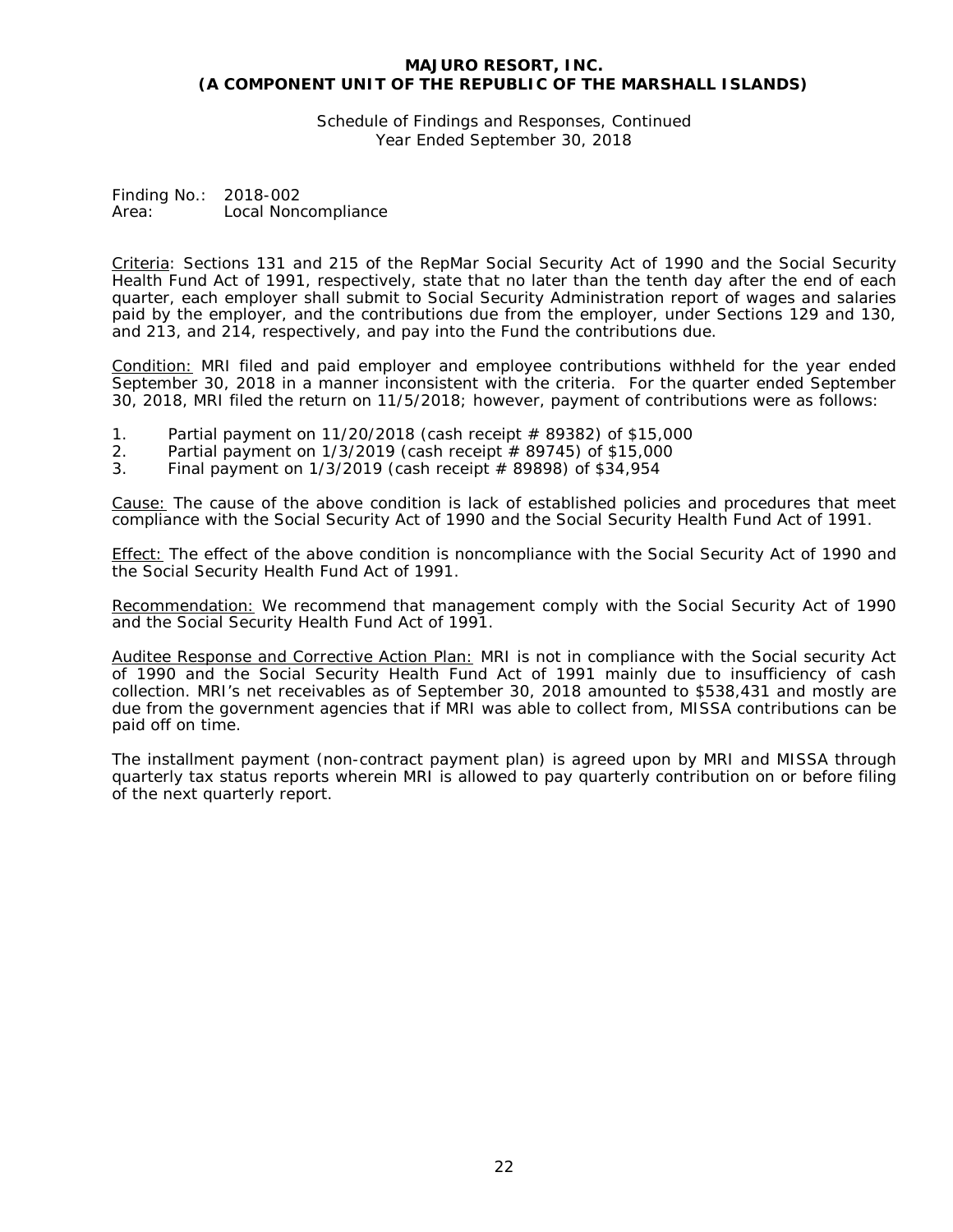Schedule of Findings and Responses, Continued Year Ended September 30, 2018

Finding No.: 2018-003 Area: Procurement

Criteria: RepMar's Procurement Code states the following:

- (a) Section 124 unless otherwise authorized by law, all Government contracts shall be awarded by competitive sealed bidding.
- (b) Section 127 procurement of goods and services not exceeding \$25,000 may be made in accordance with small purchase procedures promulgated by Repmar's Policy Office; provided, however, that procurement requirements shall not be artificially divided so as to constitute a small purchase under this Section. Small purchase procedures are those relatively simple and informal methods for securing services, supplies, or other property that do not cost more than \$25,000. RepMar's Ministry of Finance has previously declared that if small purchase procedures are used, price or rate quotations shall be obtained from an adequate number of qualified sources.
- (c) Section 128 a contract may be awarded for a supply, service, or construction item without competition when it is determined in writing that there is only one source for the required supply, service, or construction item.
- (d) Section 129 notwithstanding any other provision of this Act, emergency procurement may be made when there exists a threat to public health, welfare, or safety under emergency conditions as defined in regulations promulgated by the Policy Office; provided, that such emergency procurement shall be made with such competition as is practicable under the circumstances. A written determination of the basis for the emergence and for the selection of the particular contractor shall be included in the contract file.

Condition: The following payments were not documented to evidence compliance with the procurement process set forth in the criteria:

- 1) Cost of sales (\$33,376)
- 2) Capital asset additions (\$16,640)
- 3) Other operating expenses (\$11,703)

Cause: The cause of the above condition is a lack of planning and adequate internal control policies and procedures requiring documentation of procurement procedures and compliance with RepMar's Procurement Code.

Effect: The effect of the above condition is noncompliance with RepMar's Procurement Code.

Prior Year Status: The lack of compliance with RepMar's Procurement Code was reported as a finding in the audits of MRI for fiscal years 2013 through 2017.

Recommendation: We recommend that management establish adequate internal control policies and procedures requiring compliance with RepMar's Procurement Code.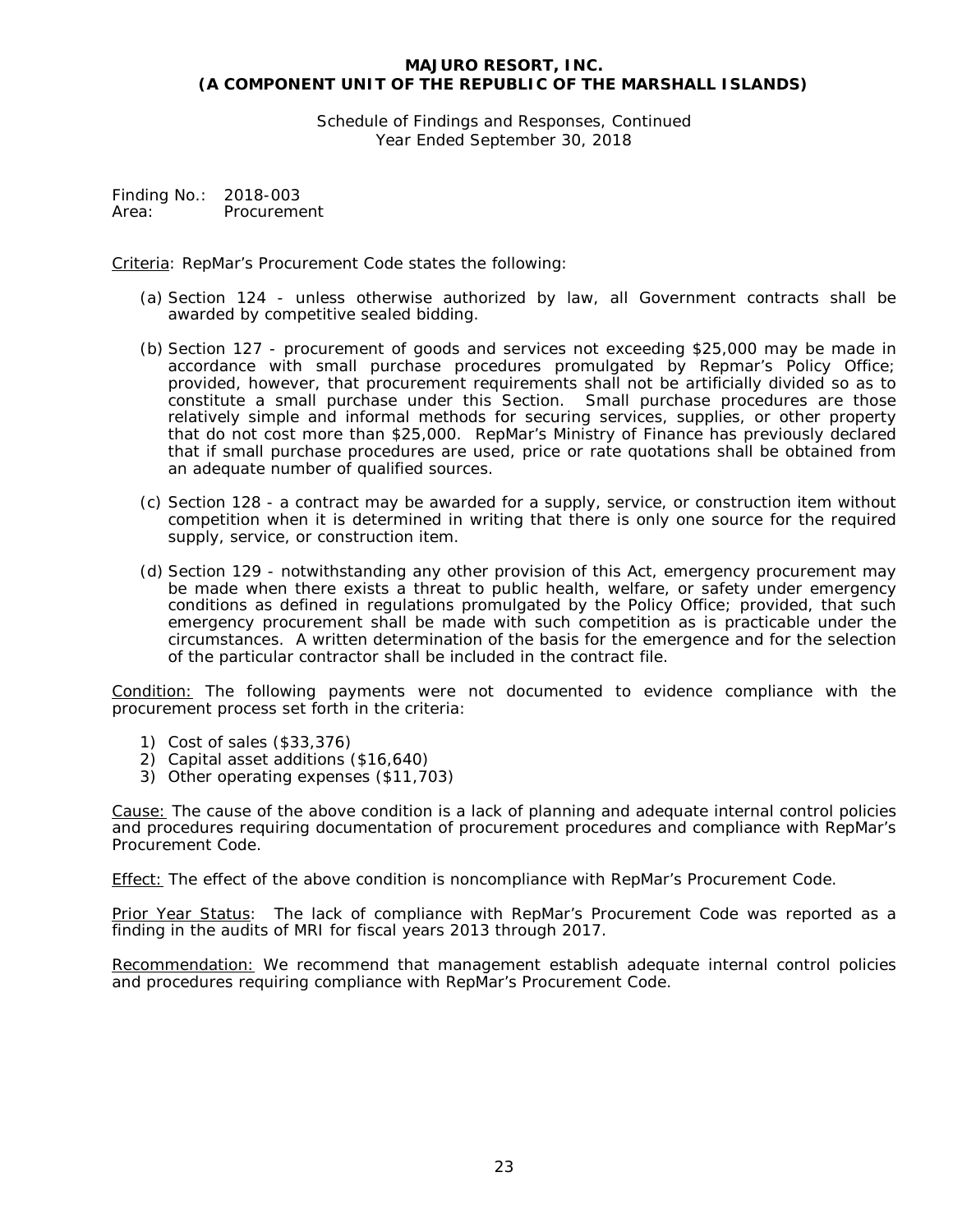Schedule of Findings and Responses, Continued Year Ended September 30, 2018

Finding No.: 2018-003, Continued<br>Area: Procurement **Procurement** 

Auditee Response and Corrective Action Plan: MRI is not in compliance with the procurement procedure of RepMar mainly due to factors such as:

- 1. Food purchases and operating expenses are mainly bought from the suppliers who gave MRI a credit line, an agreement between the company managers which is payable within thirty days.
- 1. Time constraint there are purchases that are needed urgently from various repairs due to wear and tear especially when it comes to hotel maintenance
- 2. Availability of the product on island not all vendors on island provide the products or services that the company needs

MRI management designated a Property Service Manager who will oversee these purchases to make sure that the documentation of procurement is in compliance with RepMar's procurement code.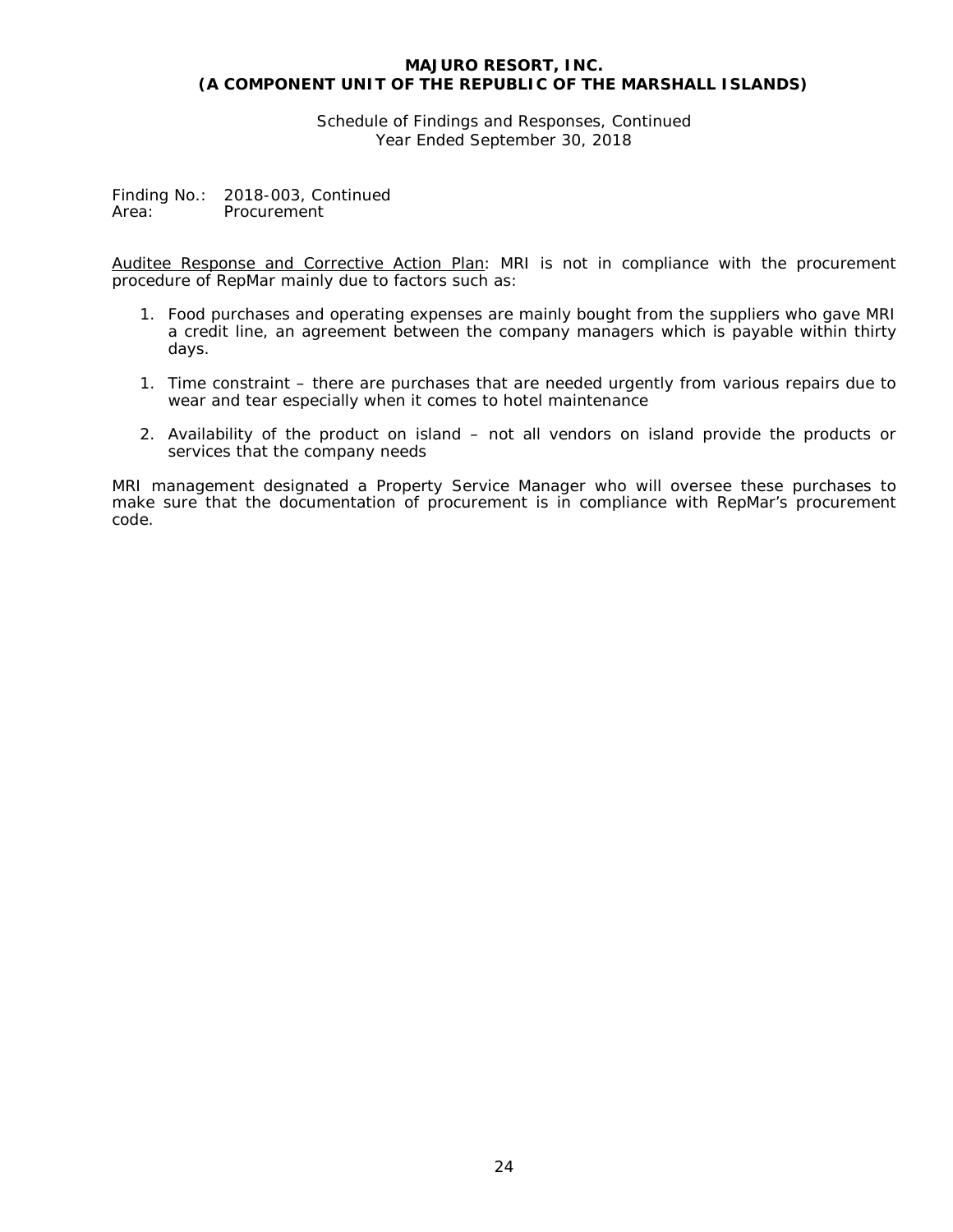Schedule of Findings and Responses, Continued Year Ended September 30, 2018

Finding No.: 2018-004 Area: Revenues and expenses

Criteria: MRI earns construction management service revenue and revenue share for operating Hotel Ebeye and Restaurant, which is owned by the Marshall Islands Development Bank.

Condition: The following estimated revenues were unrecorded:

- 1. Construction Management Service Revenue- \$1,700 (5% of the \$34,000 incurred expenses for renovation of the hotel)
- 2. Revenue share for operating Hotel Ebeye- \$35,000 (95% of the annualized net revenue of \$36,500)

Cause: The cause of the above condition is a lack of planning and adequate internal control policies and procedures requiring timely identification and recording of revenues related to management of Hotel Ebeye and Restaurant.

Effect: The effect of the above condition is understatement of revenues.

Recommendation: We recommend management timely reconcile and record revenues from operating Hotel Ebeye and Restaurant.

Auditee Response and Corrective Action Plan: The untimely reconciliation and recording of revenues from operating Hotel Ebeye and Restaurant is due to the immediate resignation of the former accounting manager and this unexpected turn of events had affected the process of recording all the necessary transactions for FY2018.

Subsequently, MRI hired an additional accounting staff to ease the workload within the department, implemented internal control procedures and facilitated preparations of reports on a timely matter. Timely review and reconciliations are now being performed regularly to ensure all the necessary adjustments are posted in an orderly manner and to ensure that everything are reflected in the proper period.